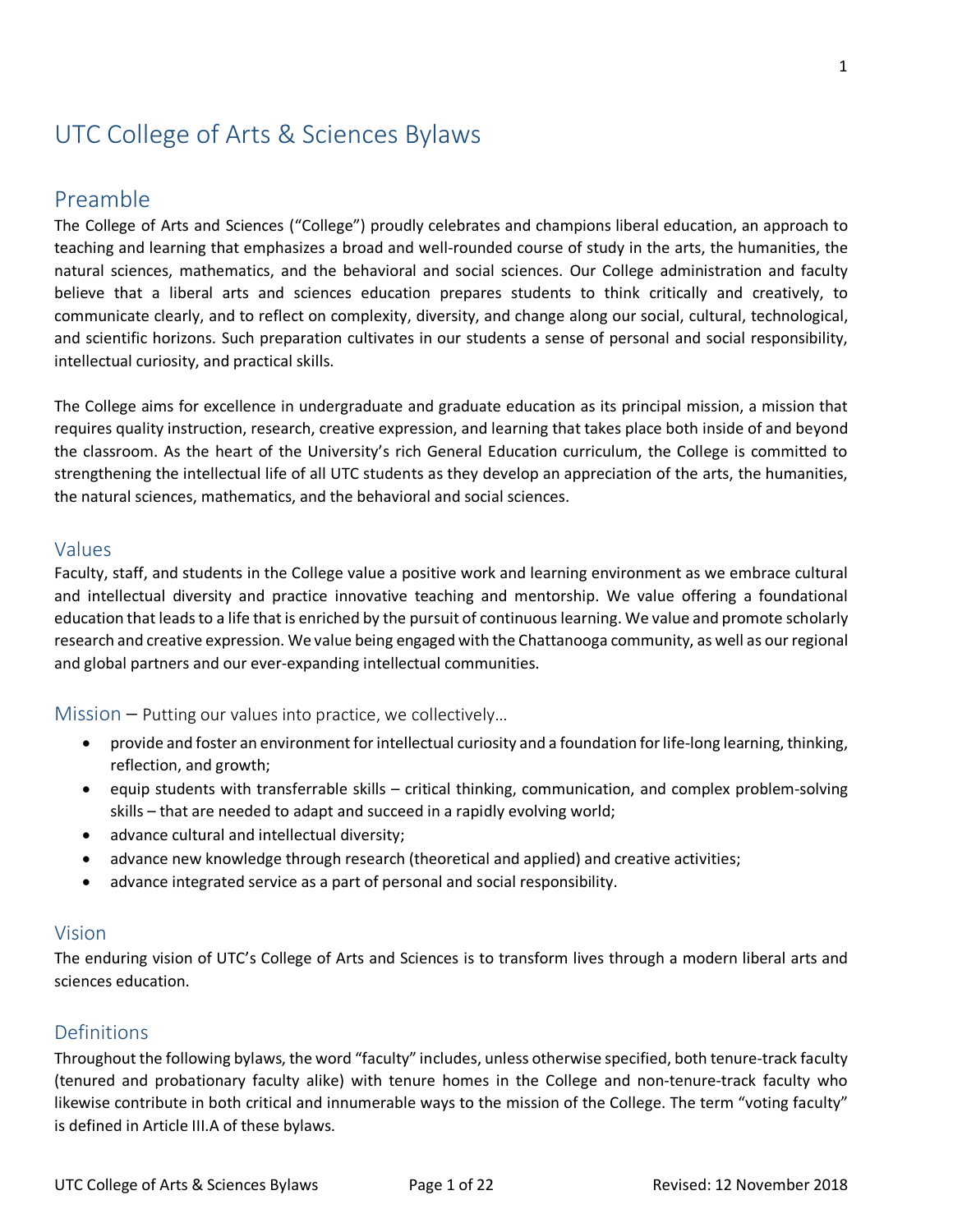# Bylaws

# I College Leadership and Structure

### I.A Dean

The Dean administers the College and bears responsibility for the success of its programs.

### I.A.1 Responsibilities

The Dean leads development and implementation of the College's strategic plan and ensures alignment with the University's strategic plan; communicates on a regular basis with the faculty and staff through regularly scheduled meetings and communications highlighting the accomplishments of the College faculty and students; manages the budget and fiscal affairs of the College; evaluates performance of Department Heads and staff within the College; reviews recommendations for appointment, retention, tenure, and promotion within the College, and makes subsequent recommendations to the Provost regarding the same; assesses need and advocates for additional resources for the College; and assesses the performance of and recommends changes in academic programs within the College.

### I.A.2 Appointment and Evaluation

The Dean serves at the pleasure of the Provost and the Chancellor. The Provost conducts an annual performance evaluation of the Dean.

### I.B Associate Dean

An Associate Dean facilitates and implements the objectives set by the Dean, toward the strategic goals of the College, in collaboration with Department Heads and other campus leaders. An Associate Dean is typically an associate or full professor from a department within the College.

### I.B.1 Responsibilities

As assigned by the Dean, an Associate Dean may assess and document College progress toward strategic goals; coordinate student success initiatives in the College and within departments; supervise academic scheduling across the College; support reappointment, tenure, and promotion (RTP) work within the College; empanel and chair committees of the College as directed by the Dean; manage provisional College budgets such as those for summer school or part-time faculty; evaluate non-tenure track faculty within the College; chair the College Executive and Tenure and Promotion Committees; and support the work of the College in other capacities as needed.

### I.B.2 Appointment and Evaluation

The Dean appoints an Associate Dean through the standard search process used for upper-level campus administrative positions. The Dean appoints a search committee representative of the College's disciplinary diversity and chaired by a full professor who is tenured within the College. The search committee will solicit applications, seek input from all appropriate College constituencies, and report to the Dean a list of unranked acceptable candidates. The report will be advisory to the Dean, who makes the appointment. The administrative appointment of an Associate Dean, like other administrative offices,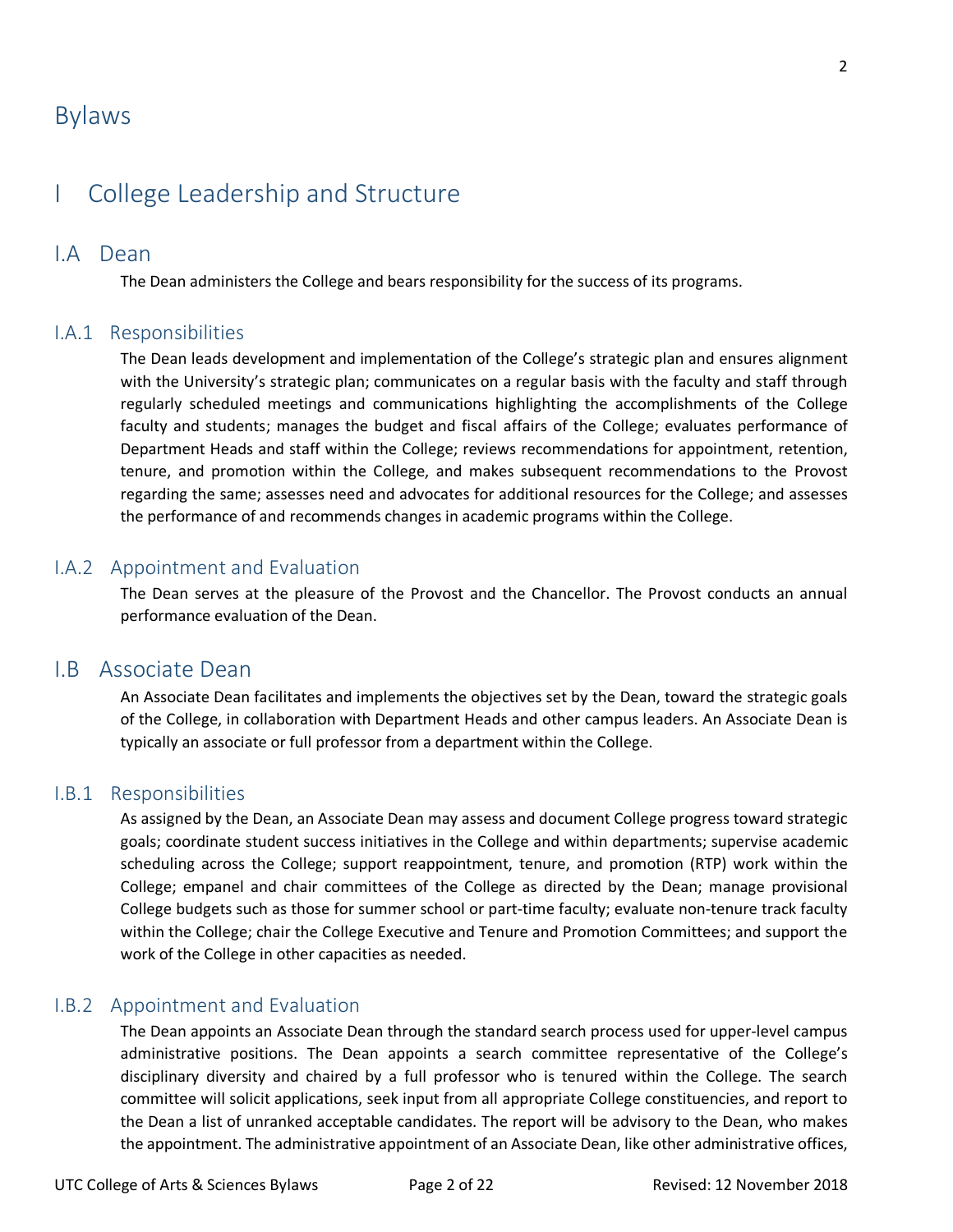does not carry tenure. An Associate Dean serves at the pleasure of the Dean, Provost, and Chancellor. The Dean conducts an annual performance evaluation of an Associate Dean.

### I.C Assistant Dean

An Assistant Dean supports the Dean and Associate Deans in facilitating and implementing the objectives set by the Dean, toward the strategic goals of the College in collaboration with Department Heads and other campus leaders. An Assistant Dean is typically an associate or full professor from a department within the College.

#### I.C.1 Responsibilities

As assigned by the Dean, an Assistant Dean may facilitate and coordinate the administration of the College's graduate programs; represent the College to the Graduate School; work with the Dean and appropriate campus offices in developing communication resources that promote and celebrate the undergraduate and graduate programs in the College; chair the College Curriculum Committee; oversee and coordinate General Education offerings across the College; and support the work of the College in other capacities as needed.

#### I.C.2 Appointment and Evaluation

The Dean appoints an Assistant Dean through the standard search process used for administrative positions. The Dean appoints a search committee representative of the College's disciplinary diversity and chaired by a full professor who is tenured within the College. The search committee will solicit applications, seek input from all appropriate College constituencies, and report to the Dean a list of unranked acceptable candidates. The report will be advisory to the Dean, who makes the appointment. The administrative appointment of an Assistant Dean, like other administrative offices, does not carry tenure. An Assistant Dean serves at the pleasure of the Dean, Provost, and Chancellor. The Dean conducts an annual performance evaluation of an Assistant Dean.

### I.D Department Head

A Department Head is responsible to the Dean and the Faculty within the Department for the administration of the Department.

#### I.D.1 Responsibilities

The Department Head leads the Department toward development and implementation of the Department's strategic plan, in alignment with the College and University strategic plans; plans and provides for the success of the Department's academic mission; manages responsibly Department budgets and plans for the allocation of departmental resources; evaluates performance of faculty and staff within the Department; reviews recommendations for reappointment, tenure, and promotion within the Department, and makes subsequent recommendations to the Dean regarding the same; assesses need and advocates for additional resources for the Department; and assesses the performance of and recommends changes in academic programs within the Department.

#### I.D.2 Appointment and Evaluation

UTC College of Arts & Sciences Bylaws Page 3 of 22 Revised: 12 November 2018 The Dean appoints the Department Head in consultation with the faculty within the Department. That said, the Department Head is not elected, though Department Head searches historically have been conducted by a search committee that includes department faculty and any number of stakeholders, e.g.,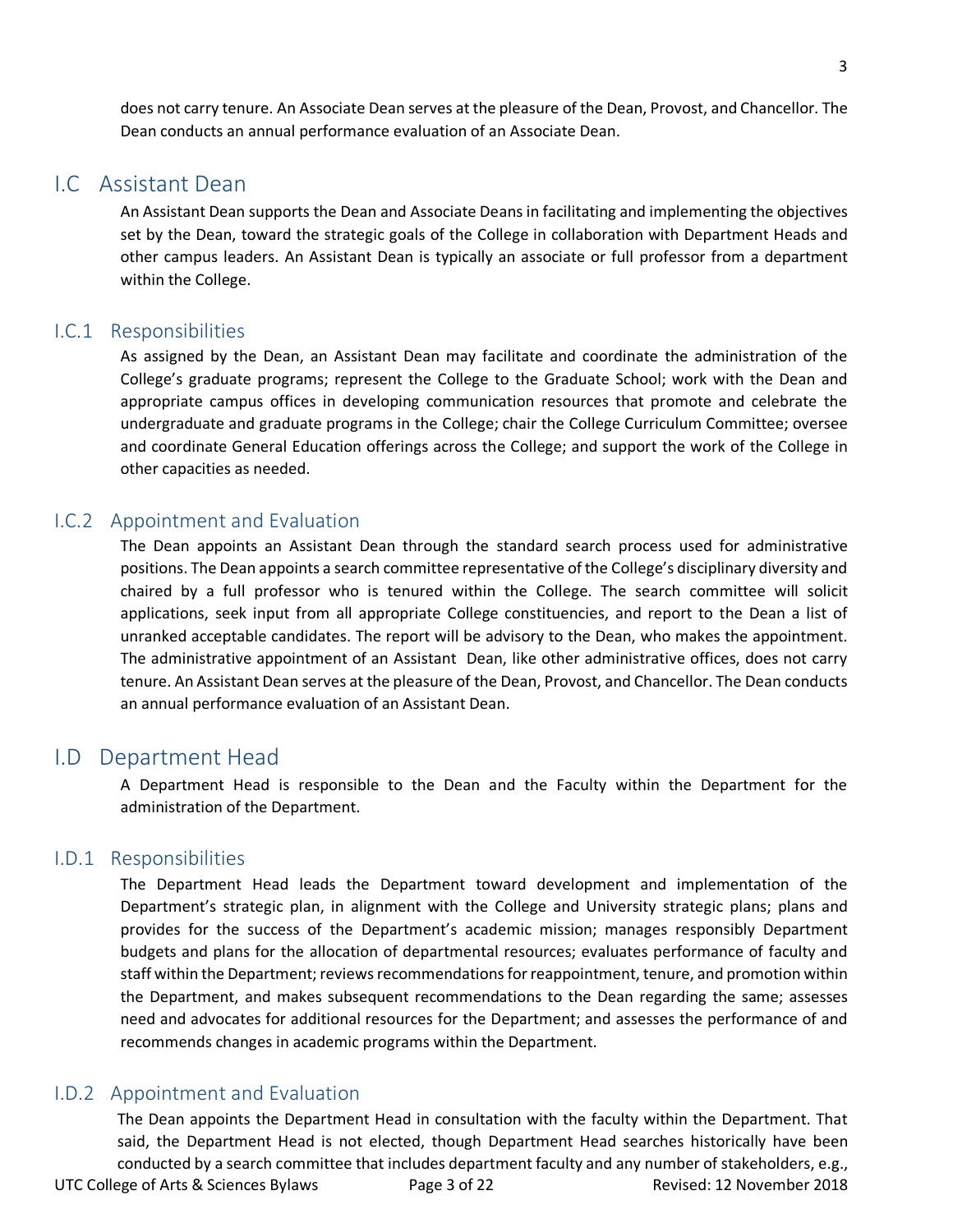alumni, community and/or business leaders who share interest in the Department's successful leadership, representatives from the Office for Undergraduate Research and Creative Endeavor, representatives from the Office of Research and Sponsored Programs, representatives from the Office of the Vice Chancellor for Research and Dean of the Graduate School, and/or representatives from the Development Office. Search committees ultimately make a recommendation to the Dean on acceptable candidates for the appointment.

After consultation with the Department and its faculty, the Dean selects no fewer than five (5) search committee members from individuals who have been nominated to serve and/or by invitation. Typically, the search for a Department Head is chaired by another Department Head (current or former) from within the College.

The Dean should work to ensure that the Department has representation on the search committee from across the various ranks and divisions within the Department. It is not uncommon for search committee membership to include additional leaders from outside the Department (other Department Heads, graduate program coordinators, and the like) as such a search is for a peer, i.e., another department-level leader who understands the complexities, the nuances, and the demands on individuals who hold such positions.

The administrative appointment of the Department Head, like all other administrative offices, does not carry tenure. The Department Head serves at the pleasure of the Dean, Provost, and Chancellor. The Dean conducts an annual evaluation of the Department Head.

# I.E Divisional Structure

The College recognizes that Departments, including departmental faculty and academic programs, may have significant and important interdisciplinary connections, and so categorizes its Departments within divisions, or clusters, of related disciplines. The table below articulates the four divisions within the UTC College of Arts and Sciences.

| <b>Division</b>                            | <b>Departments</b>                                           |
|--------------------------------------------|--------------------------------------------------------------|
| Arts                                       | Department of Art                                            |
|                                            | Department of Performing Arts                                |
| <b>Humanities</b>                          | Department of Communication                                  |
|                                            | Department of English                                        |
|                                            | Department of History                                        |
|                                            | Department of Modern and Classical Languages and Literatures |
|                                            | Department of Philosophy and Religion                        |
| Natural Sciences and<br><b>Mathematics</b> | Department of Biology, Geology, and Environmental Science    |
|                                            | Department of Chemistry & Physics                            |
|                                            | <b>Department of Mathematics</b>                             |
| <b>Behavioral and</b><br>Social Sciences   | Department of Political Science and Public Service           |
|                                            | Department of Psychology                                     |
|                                            | Department of Social, Cultural, and Justice Studies          |

The College likewise houses and supports a vibrant Humanities program, the Women's, Gender, and Sexuality Studies program, the Army ROTC Military Science and Leadership program, and numerous, interdisciplinary minors.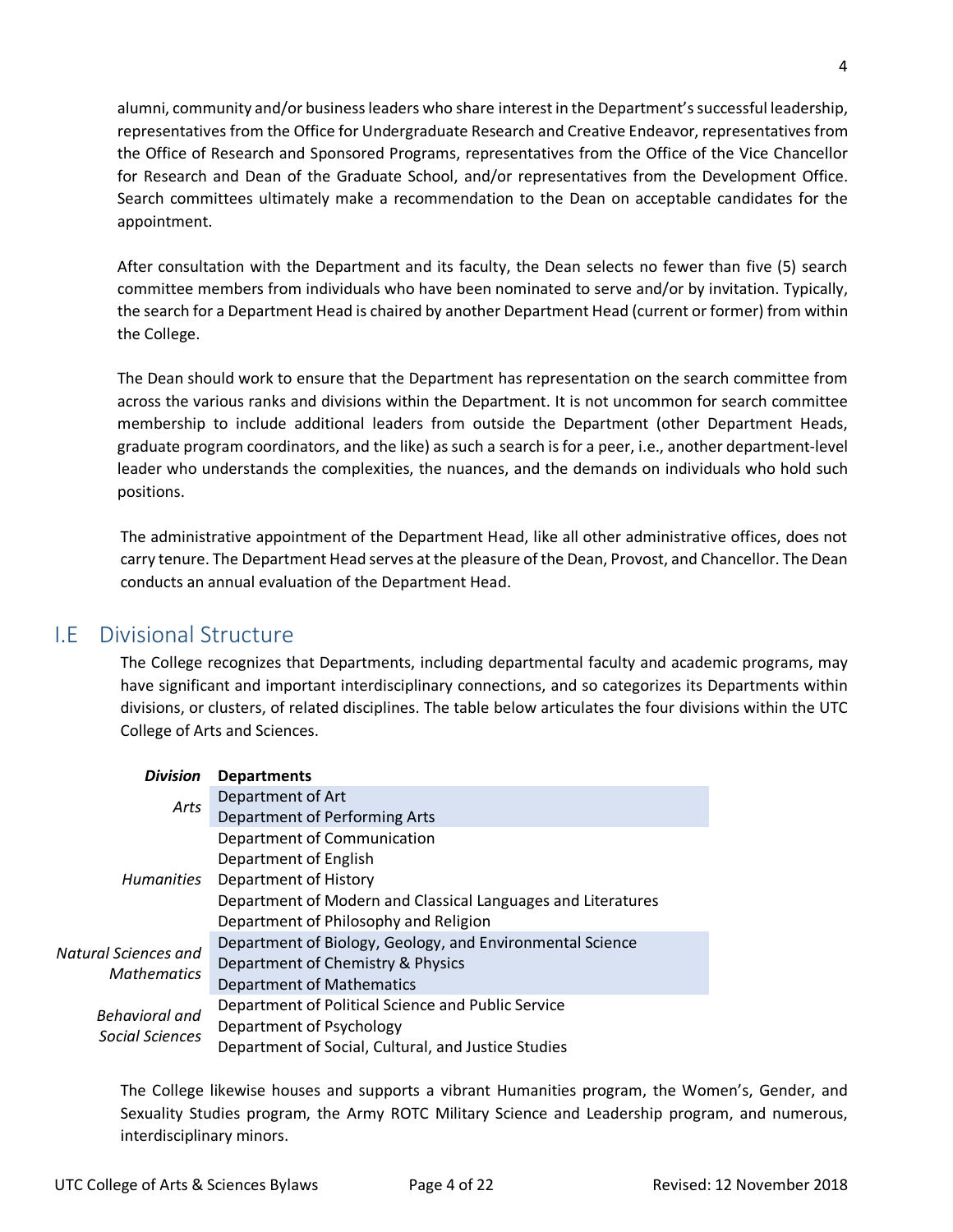# II College Governance

# II.A College Leadership

#### II.A.1 Charge

College administrators meet regularly to advance communication and planning. The Department Heads of separate divisions, as described in Section I.E, may meet separately on matters of common interest.

### II.A.2 Membership and Meetings (with Department Heads)

College leadership meetings include the Dean, the Dean's administrative staff, any Associate Deans or Assistant Deans, and all Department Heads. The Dean chairs and sets the agendas for all meetings, which are typically twice a month during the fall and spring terms, and then as needed during the summer. The Dean may call additional meetings at her or his discretion. When a Department Head is unable to attend, she or he must designate a departmental representative, e.g. an associate head, to attend as a representative of the respective Department.

### II.B Executive Committee

The Executive Committee is an advisory body to the Dean.

#### II.B.1 Charge

The Executive Committee provides advice and counsel to the Dean on matters of strategic planning and governance. It reviews these bylaws during the spring term of each odd-numbered year and may propose changes which are then subject to approval by the full faculty of the College.

### II.B.2 Membership and Meetings

An Associate Dean chairs the Executive Committee. Regular membership consists of two separate representatives from each division of the College, as described in Section I.E. The Dean consults with the Department Heads in each division and then appoints committee members from that division. Members will serve for staggered 3-year terms and at least one academic year must elapse between terms of service.

# II.C College Tenure and Promotion (T&P) Committee

The College Tenure and Promotion (T&P) Committee is advisory to the Dean.

#### II.C.1 Charge

The College T&P Committee reviews and makes recommendations to the Dean regarding candidates for tenure and promotion within the College. The College T&P Committee uses the UTC Faculty Handbook, these College bylaws, and bylaws from the relevant Department to review recommendations for faculty tenure and promotion forwarded by departmental RTP committees within the College and thereby recommended to the Dean by the relevant Department Head. The College T&P Committee's purview extends to the areas of fairness and high standards.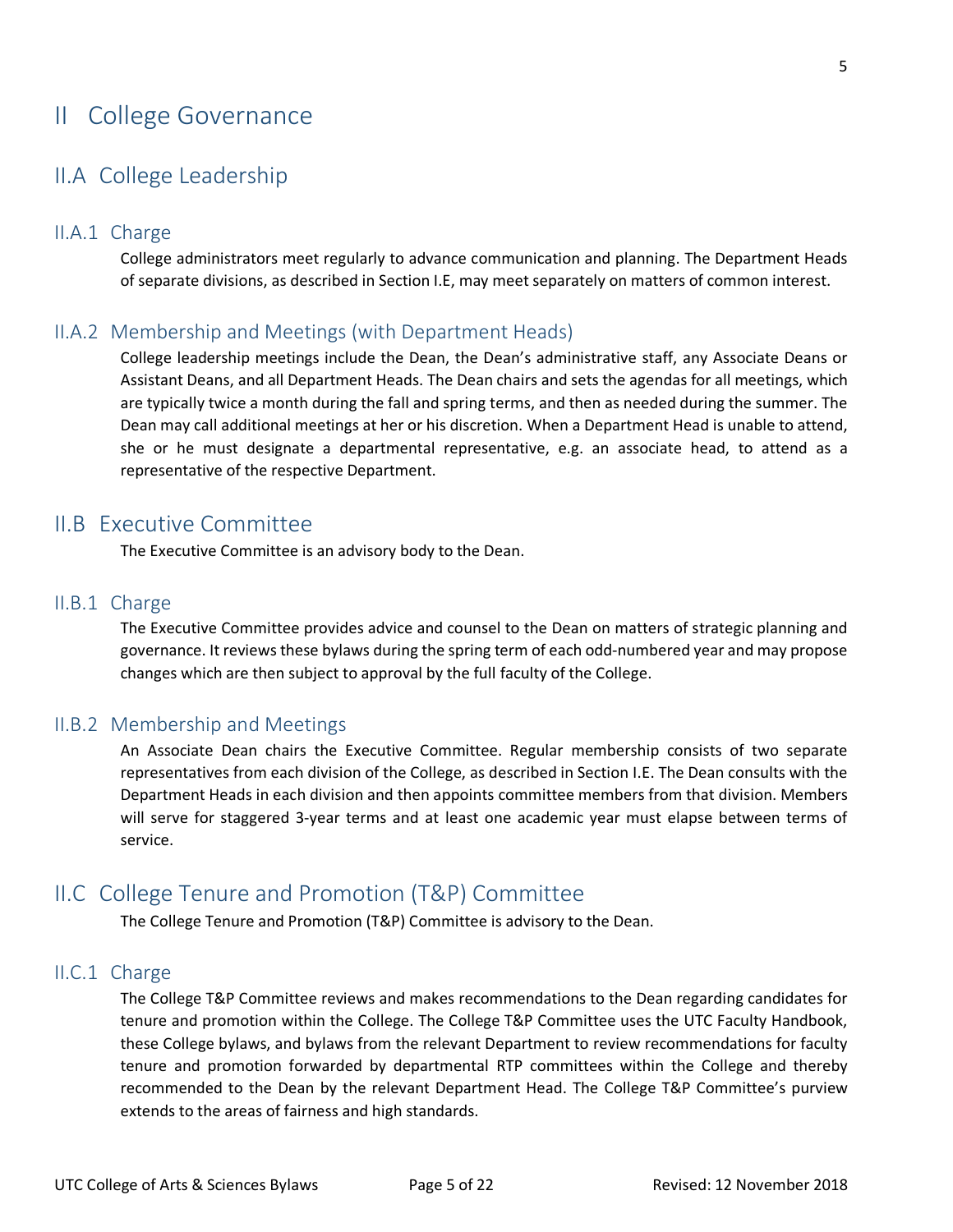#### II.C.2 Membership and Meetings

An Associate Dean chairs the College T&P Committee and serves as a non-voting member of this group. Regular membership consists of two representatives from each division of the College, as described in Section I.E. The Dean consults with the Department Heads in a division and then appoints the committee members from that division. Excepting the chair, who may serve as often as appointed by the Dean, a term of an appointment to the College T&P Committee is two academic years.

In the event that an Associate Dean, as chair of the College T&P Committee, is him/herself a candidate for promotion, another Associate Dean or an Assistant Dean shall serve as a proxy, convene the College T&P Committee, ensure that proper procedures are followed in discussing the candidate's dossier and supporting materials, and oversee the vote on the candidate's promotion. The proxy, as chair of the College T&P Committee, will serve as a non-voting member.

#### II.C.3 Confidentiality

It is imperative that the chair (i.e., an Associate or Assistant Dean) and all members of the College T&P Committee maintain strict confidentiality on matters discussed in College T&P Committee meetings. Only the chair of the College T&P Committee shall make a recommendation on a candidate's tenure and/or promotion to the Dean. Otherwise, all matters that are discussed in meetings of the College T&P Committee remain strictly confidential.

#### II.C.4 Split Vote

In cases of a split vote, the Dean may reconvene the College T&P Committee to ensure high standards and fairness are upheld.

### II.D Curriculum Committee

The Curriculum Committee reviews curriculum proposals originating from departments within the College.

#### II.D.1 Charge

The Curriculum Committee reviews all curriculum proposals from departments within the College, upholds high academic standards, and ensures coherence amongst disciplines.

#### II.D.2 Membership and Meetings

An Assistant Dean chairs the Curriculum Committee, and the regular membership consists of two representatives from each division of the College, as described in Section I.E. Excepting the chair, who may serve as often as appointed by the Dean, a term of an appointment to the Curriculum Committee is two academic years.

### II.E CAS Diversity Committee

#### II.E.1 Charge

The CAS Diversity Committee assists the Dean and departments with the development and review of the diversity goals and strategies of the College and the University.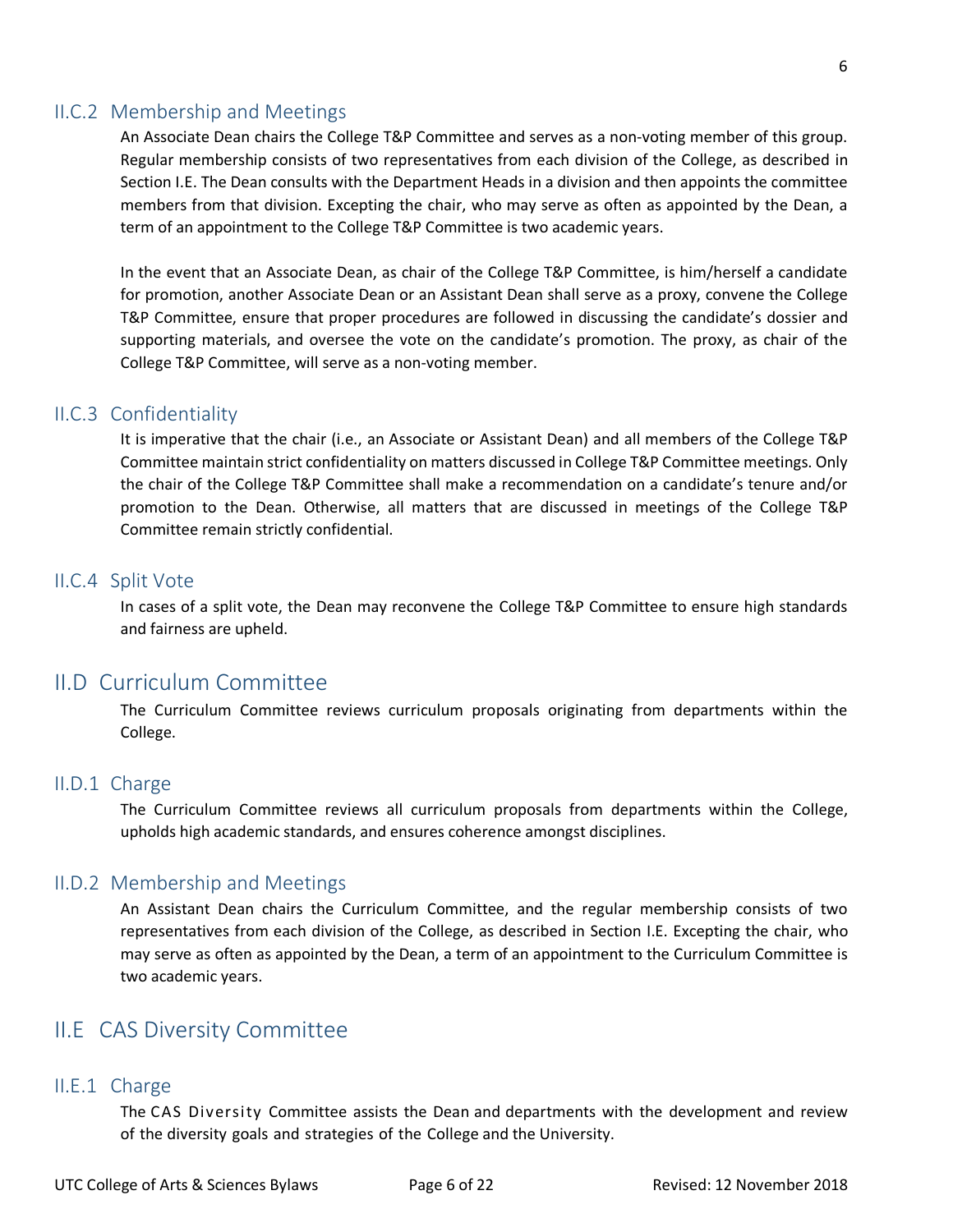### II.E.2 Membership and Meetings

The chair of the College Diversity Committee is elected from among the committee's membership. The committee consists of eight members, with representatives from each division of the College, as described in I.E. Members may be nominated by their Department Head and shall be selected by the Dean (or her or his designee). Both faculty and staff are eligible for membership. Members shall serve terms of two years and membership shall be staggered to ensure rotation amongst the membership. No member of the Committee may serve more than four consecutive years. An Associate or Assistant Dean designated by the Dean may serve as an ex officio member of the Committee. The CAS Diversity Committee will meet at least once each semester.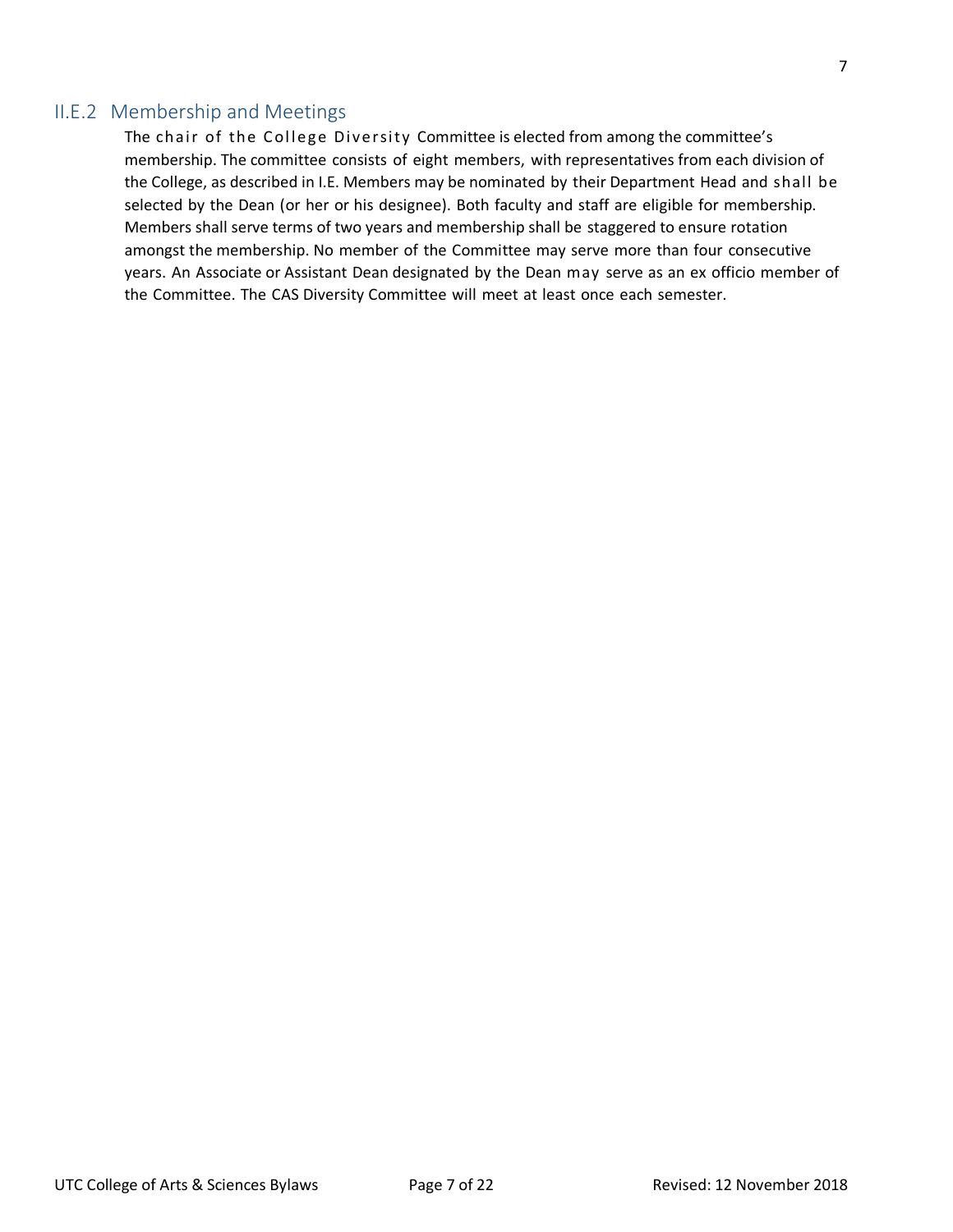# III Faculty Rights & Responsibilities

As members of the larger University, the faculty of the College enjoy certain rights and responsibilities with respect to academic freedom, freedom of expression, tenure, equity and diversity, and ethics. The College expects all tenured and tenure-track faculty members to make significant contributions to a) teaching and corollary activities that include advisement and mentorship of our students; b) research, scholarship, and creative activity; and c) service to the College, University, public, and profession. It is recognized that individual contributions may not be equal in these three areas. Accordingly, more limited achievement in one area may be offset by excellence in the other two areas. Any such differentiation among the three dimensions of faculty participation must be consistent with the commitment of the University and its mission. Successful faculty members will share that commitment. These bylaws neither expand nor abridge the rights and responsibilities of faculty, as outlined in the UTC Faculty Handbook.

# III.A Definition of Voting Faculty Members

The College defines a voting faculty member (in matters related to College governance) as a full-time faculty member whose home Department resides within the College.

## III.B Rights

Within the College, voting faculty members may participate in discussions about governance (including these bylaws), serve on College committees, and vote on ballots held within the College. Departmental bylaws provide detail about specific voting faculty member rights within each Department.

### III.C Responsibilities

The College expects a tenured and tenure-track faculty member to contribute in each of the following three areas, according to her or his assignment: teaching and advising; research, scholarship, and/or creative activity; and service to Department, College, University, public (as such service relates to a faculty member's discipline or area of expertise), and/or the profession. Non-tenure track faculty members are likewise expected to contribute to the missions of the Department, College, and University.

# III.D Teaching and Variable Work Assignments

Because of great diversity among our departments and units within the College, it is not feasible to specify precise College guidelines to be used in determining teaching responsibilities. However, both departmental bylaws and practice should be consistent with these general College guidelines.

Teaching responsibilities may vary among tenured and tenure-track faculty within each Department, and teaching responsibilities may change over time for individual faculty as their contributions to research, scholarship, creative activity, and service vary. As such, differential work assignments may be required. Factors to be considered in differentiated teaching assignments include: external funding that serves the mission of the University and requires active administrative or scholarly involvement; administrative duties at the Department, College, or University level that are beyond those typically expected of tenure-track faculty; a high level of research, scholarship, and/or creative activity; active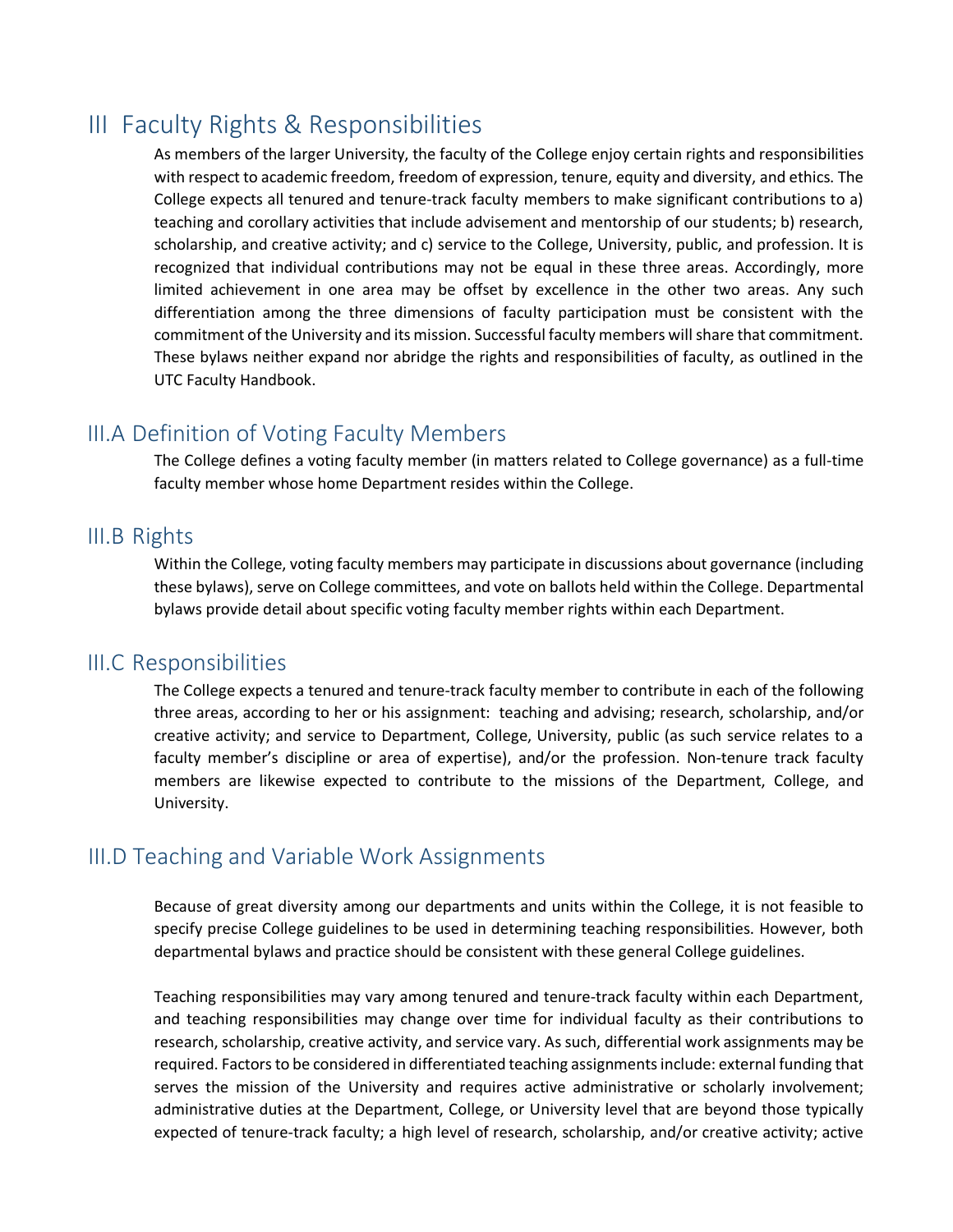supervision of theses and student-led research/creative activity which may be considered an intensive form of non-classroom teaching; instruction in a variety of courses that requires unusual preparation time; and/or instruction of large classes without grading (or other) assistance. In the event that a faculty member either requests or has reduced teaching responsibilities for any of these reasons, the Department Head must notify or otherwise consult with the Dean to ensure that resources are available to cover what may result in additional instructional costs (i.e., adjunct pay or overload pay for other faculty to cover classes).

Departmental bylaws provide detail about specific responsibilities for faculty members and may require additional or more specific responsibilities beyond those described above. For example, a Department may require non-tenure track faculty to engage in advising and service or a department may require service by all tenured and tenure-track faculty members.

### III.E Course Syllabi

It is the responsibility of the faculty to prepare and make available course syllabi on or before the first day of each new semester/term. Syllabi should be made available to students via the University learning management system. Syllabus guidelines and resources are provided by the Walker Center for Teaching and Learning. https://www.utc.edu/walker-center-teaching-learning/informationservices/syllabus-resources.php

## III.F Collegiality

In addition to the three main criteria for tenure and promotion – teaching and advising; research, scholarship, and/or creative activity; and service – faculty should be mindful that collegiality is an integral part of the health and well-being of any department and the College as a whole. Collegiality (or the lack thereof), therefore, tends to impact effectiveness in the three main criteria for tenure and promotion. It follows, then, that collegiality (or the lack thereof) may impact annual performance evaluations. For that reason, faculty should be mindful of the College's "Statement on Collegiality":

*Collegiality requires the capacity to relate well and constructively with peers and members (faculty, staff, students and administrators) of our campus community. Collegial behavior and support for the common good, therefore, is highlighted by civility and respect for one another, particularly as we may disagree with one another from time to time. Even in our disagreement, we must work well with one another as we share in institutional and departmental goals and responsibilities.* 

### III.G Faculty Participation in Commencement Exercises

Faculty in the College are expected to attend at least one (1) commencement exercise each year.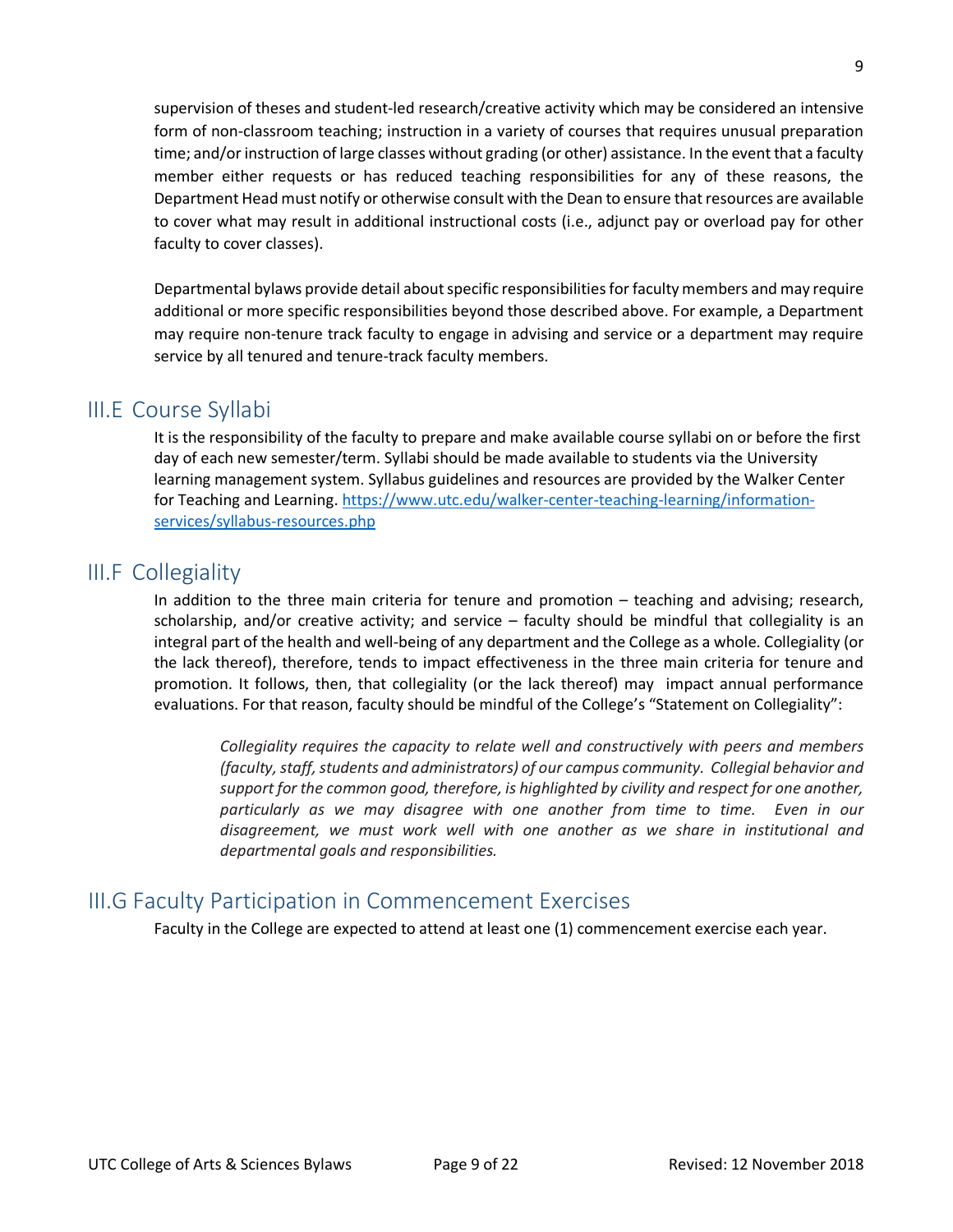# IV Tenure-Track Faculty

Throughout the following pages, the phrase "tenure-track faculty" applies to tenure-eligible and tenured faculty alike.

# IV.A Selection of New Faculty for Tenure-Track Appointments

### IV.A.1 Authorization to Search and Letter of Appointment

As stated in the Faculty Handbook, the Dean "must obtain authorization from the Provost to begin a search for a tenure-track faculty position" (Section 3.1). Before doing so, the Dean will request proposals to replace faculty or to search for new full-time faculty from Department Heads, who should consult with Department colleagues on curricular need, programmatic changes, and the like. Doing so ensures that requests align with student needs, strategic growth within the Department, and strategic initiatives (i.e., new academic and/or research areas) on campus.

### IV.A.2 Authorization to Search and Letter of Appointment

Per Section 3.1.6 of the Faculty Handbook, "Only the letter of appointment from the Provost to the candidate regarding the terms and conditions of the appointment is binding on UTC. Any other representations concerning the terms and conditions of the appointment, whether oral or written, are not authorized by UTC and not binding on UTC. The new faculty member's written acceptance of the letter of appointment, together with execution of normal UTC employment forms, completes the initial appointment to employment between UTC and the faculty member." (See Section 3.1. of the Faculty Handbook for additional information about "Recommendations to Appoint" and "Official Notification of Appointment" to ensure proper appointment procedures.)

#### IV.A.3 Startup Costs

No startup costs will be included in the letter of appointment without prior review and approval by the Dean.

### IV.B Commitment to Diversity

The College proudly supports diversity and inclusion in its many forms through our daily activities and our strategic plan. Specifically, Goal 3 of the College's strategic plan, including subgoals, reads as follows:

*Goal 3: The College of Arts and Sciences embraces cultural and intellectual diversity. The College of Arts and Sciences—its leadership, faculty, and staff—is committed to a campus culture that respects the inherent worth of every person and that is enriched by our diverse backgrounds.* 

- *a. Participate in the implementation of an institutional diversity plan by creating a college-level diversity plan which defines and sets clear metrics for diversity of faculty, staff, and students.*
- *b. Advocate for a culture of inclusion, including physical and technological access for students, faculty and staff with disabilities.*
- *c. Increase opportunities for students, faculty, and staff to have an international or study abroad experience to ensure first-hand exposure to global examples of cultural, architectural, intellectual and scientific achievement.*
- *d. Offer educational opportunities that promote an awareness of and an appreciation of divergent worldviews.*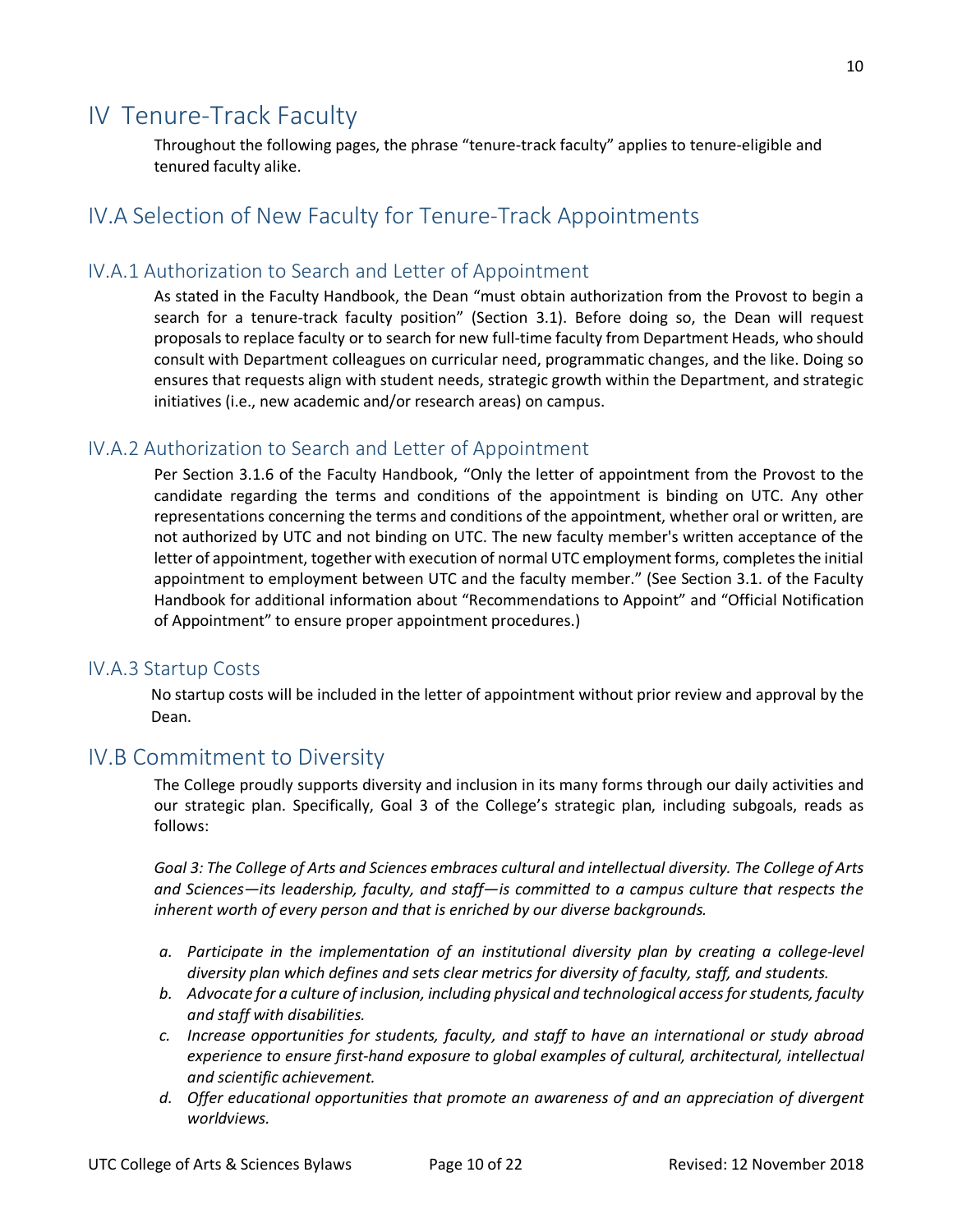*e. Showcase and promote multidisciplinary and interdisciplinary research, teaching, and creative activities.*

Like the University as a whole, the College is committed both to *recruiting* outstanding faculty from a diverse pool of applicants and to *retaining* our colleagues who enrich the College and our Departments in part because of our diverse backgrounds, experiences, research areas, and more. As such, we emphasize that each Department should advertise position vacancies in an effort to obtain a diverse pool of qualified applicants. For each search, the Director of the Office of Equity and Inclusion ("OEI") is contacted to advise our Departments regarding appropriate search procedures that should be followed. (See the Faculty Handbook, Section 3.1.2. for more information.)

# IV.C Criteria/Standards for Appointment to Faculty Ranks

Departments within the College shall provide their faculty members with the resources necessary to perform assigned duties, including office space, office and pedagogical supplies, support services, and equipment. Departments within the College likewise must have consistent criteria for assigning teaching duties to all faculty members.

### IV.C.1 Criteria for Appointment to Faculty Rank

Criteria for appointment to faculty ranks reflect the rigorous preparation necessary for University teaching, research, creative activity, the various service activities expected of the faculty members of a major university, and the diversity of missions performed by the College's numerous Departments. For all faculty ranks, effective advising and mentorship is understood to be part of the task of teaching.

UTC has established the following general criteria that faculty members are expected to meet for the appropriate rank. Each Department within the College must establish its own metrics and standards for evaluating such criteria for faculty rank appointments within the Department, and the Department's specific metrics and standards shall be published in the Department's bylaws.

#### An **Assistant Professor** is expected to:

- 1. have a doctorate degree or other terminal degree in his or her discipline or present equivalent training and experience;
- 2. show potential or have demonstrated ability as a teacher;
- 3. show potential or have demonstrated evidence of research, scholarship, and/or creative activities;
- 4. have demonstrated willingness to participate effectively in professional activities other than teaching and research; and
- 5. have demonstrated ability to relate appropriately to students and professional colleagues.

#### An **Associate Professor** is expected to:

- 1. have a doctorate degree or other terminal degree in his or her discipline or present equivalent training and experience;
- 2. have achieved a reputation as an accomplished teacher demonstrated through student evaluations that are indicative of success in the classroom (or various modalities) and through teaching evaluations that are performed by peers, mentors, and/or the Department Head;
- 3. have achieved a good record in research, scholarship, and/or creative activities;
- 4. have an established record of effective participation in professional activities other than teaching and research;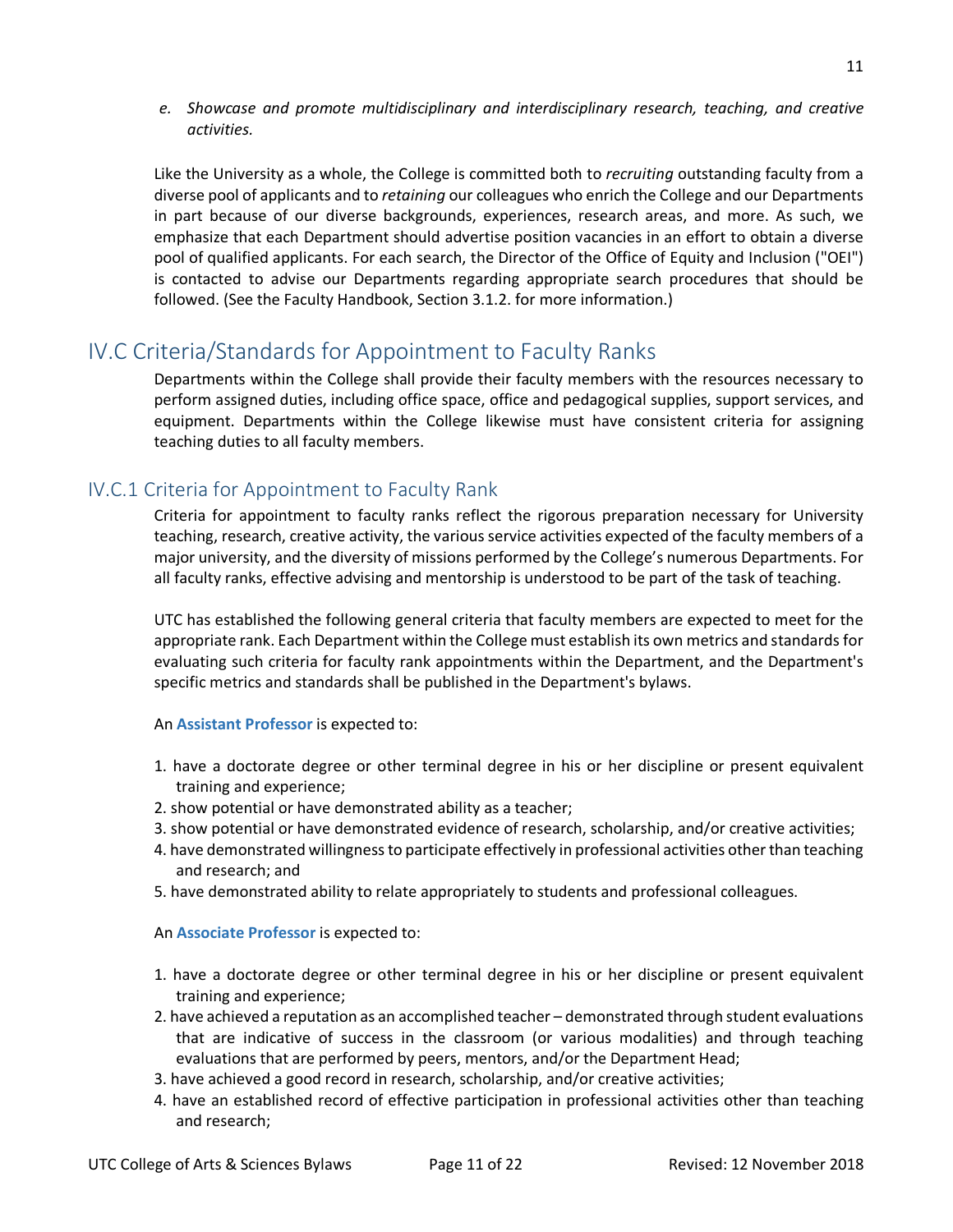- 5. have demonstrated ability to relate appropriately to students and professional colleagues; and
- 6. have demonstrated excellence in at least one of the three areas of responsibility (i.e., teaching, research, and service) required for full-time faculty status.

A **Professor** is expected to:

- 1. have a doctorate degree or other terminal degree in his or her discipline or present equivalent training and experience;
- 2. have achieved and maintained a reputation as an accomplished teacher demonstrated through student evaluations that are indicative of success in the classroom (or various modalities) and through teaching evaluations that are performed by peers, mentors, and/or the Department Head;
- 3. have achieved and maintained a significant record in research, scholarship, and/or creative activities;
- 4. have achieved and maintained a significant record of effective participation in professional activities other than teaching and research;
- 5. have demonstrated an ongoing ability to relate appropriately to students and professional colleagues; and
- 6. have demonstrated excellence in at least two of the three areas of responsibility (i.e., teaching, research, and service) required for full-time faculty status.

The previous "Criteria for Appointment to Faculty Rank" section is adapted from and aims to be consistent with Section 3.2.1.1 - 3.2.1.3 of the Faculty Handbook.

### IV.C.2 Completion of the Terminal Degree after Hire

A faculty member who has not completed the terminal degree in his or her discipline (e.g., Ph.D.) but who otherwise meets all of the other criteria for the rank of Assistant Professor may be initially appointed to a tenure-track full-time academic year appointment at the rank of Assistant Professor and noted as "All But Dissertation" or "ABD," subject to the following conditions:

If appointed in August, the faculty member will be required to complete his or her terminal degree on or before July 31 after completing his or her first full academic year (i.e., Fall and Spring semesters) in order to retain the rank of Assistant Professor; or

If appointed in January, the faculty member will be required to complete his or her terminal degree on or before July 31 after completing half of his or her first academic year (i.e., the Spring semester) in order to retain the rank of Assistant Professor; or

Such conditions as are imposed by the Provost at the time of the faculty member's initial appointment and set forth in the initial appointment letter.

The faculty member's failure to complete his or her terminal degree within the applicable time period set forth in this section constitutes adequate cause for terminating the faculty member's employment. The tenure probationary period for a faculty member initially appointed under such circumstances is treated in an identical manner as the tenure probationary period for a faculty member initially appointed at the rank of Assistant Professor who already has his or her terminal degree at the time of the appointment.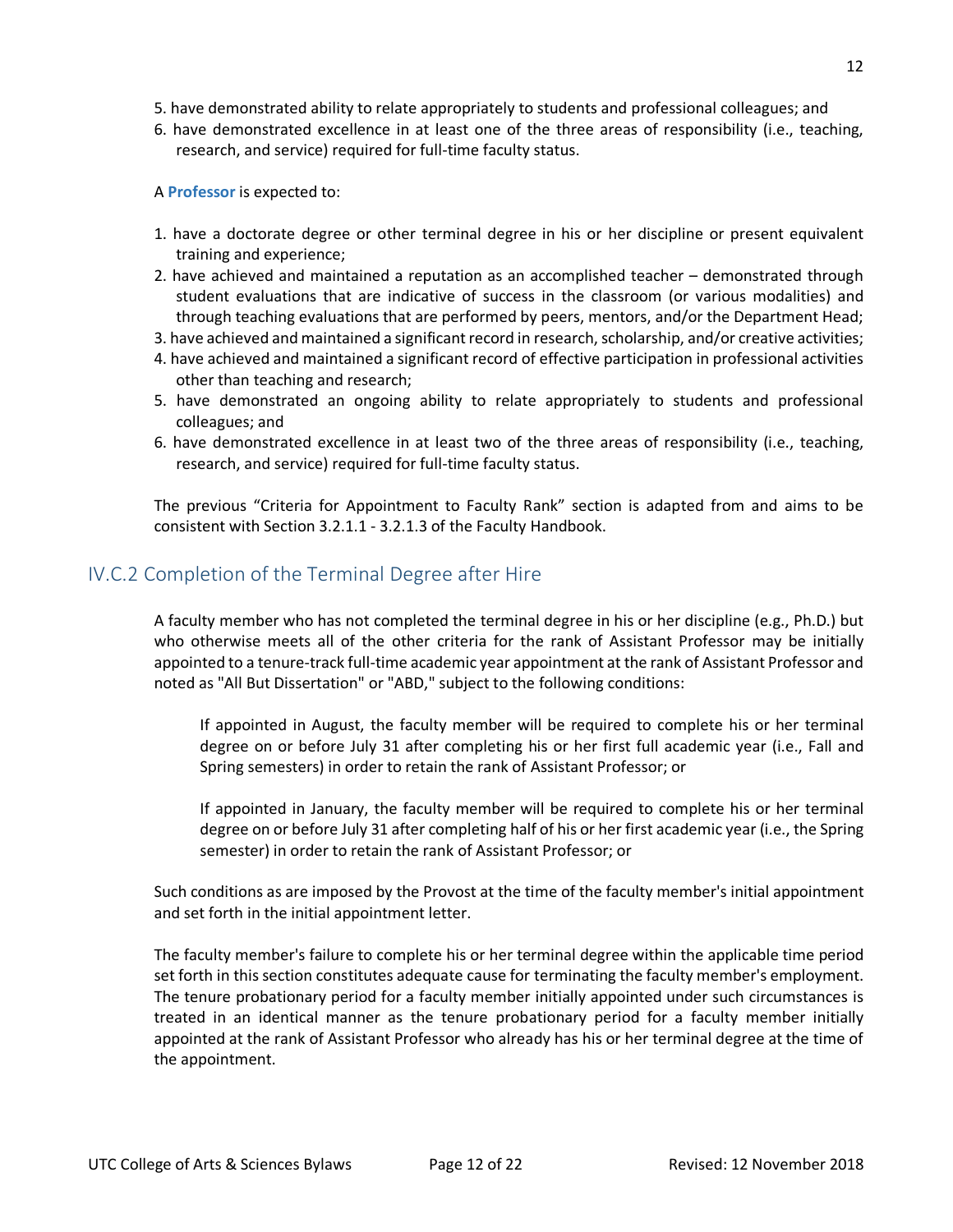### IV.D Reappointment Process

All departments within the College abide by reappointment processes that are described in the Faculty Handbook. See Section 3.7 of the Faculty Handbook ("Reappointment Review Process").

### IV.D.1 RTP Committee's Role in the Reappointment Process

The Faculty Handbook provides that the departmental RTP Committee will perform a reappointment review of a tenure-track faculty member only if the Department Head recommends nonreappointment, or otherwise, only in the faculty member's mid-probationary review year (i.e., year 3). However, each Department may elect for its RTP Committee to provide the initial recommendation on reappointment in each year of the faculty member's probationary period.

### IV.D.2 Reappointment Materials Reviewed by the RTP Committee

Department bylaws shall determine processes for reappointment review and which materials, in keeping with any requirements set forth in the Faculty Handbook, are evaluated by the departmental RTP Committee during reappointment review.

## IV.E Tenure

### IV.E.1 Criteria for Tenure Consideration

Candidates for tenure must, at a minimum, meet the criteria for appointment to the rank of Associate Professor in order to be awarded tenure. Each Department within the College establishes and publishes in departmental bylaws specific departmental criteria and standards for tenure.

### IV.E.2 Peer Review of Teaching

Peer review of teaching is an excellent way for our colleagues to receive constructive input on teaching effectiveness. Prior to consideration for tenure and/or promotion, tenure-track faculty who have teaching responsibilities will be subject to a peer review of their teaching performance. Peer evaluations of tenure-track faculty classroom and/or online teaching is a part of the tenure and/or promotion review process. That is, peer evaluations are to be included in tenure and/or promotion dossiers. Departments in the College shall establish procedures for conducting teaching peer reviews for the tenure and/or promotion review processes and publish such procedures in departmental bylaws.

### IV.E.3 External Review Process

As stated in the Faculty Handbook, "The purpose of the external review is *not* to make a recommendation regarding tenure/promotion but to provide an objective evaluation of the faculty member's record to date in the three performance areas of teaching, research, and service." See Section 3.10.4 of the Faculty Handbook for related information.

In keeping with the Faculty Handbook, the College requires that the review of dossiers for tenure and promotion must include reviews by at least two (2) external reviewers. Should fewer than two (2) external reviews be returned by the end of this process, the chair of the departmental RTP Committee will note the efforts made to solicit reviewers and their reviews.

Prior to October 8th in the year that a tenure-eligible faculty member applies for tenure and/or promotion, the faculty member will provide the departmental RTP Committee with a dossier (hard copy

13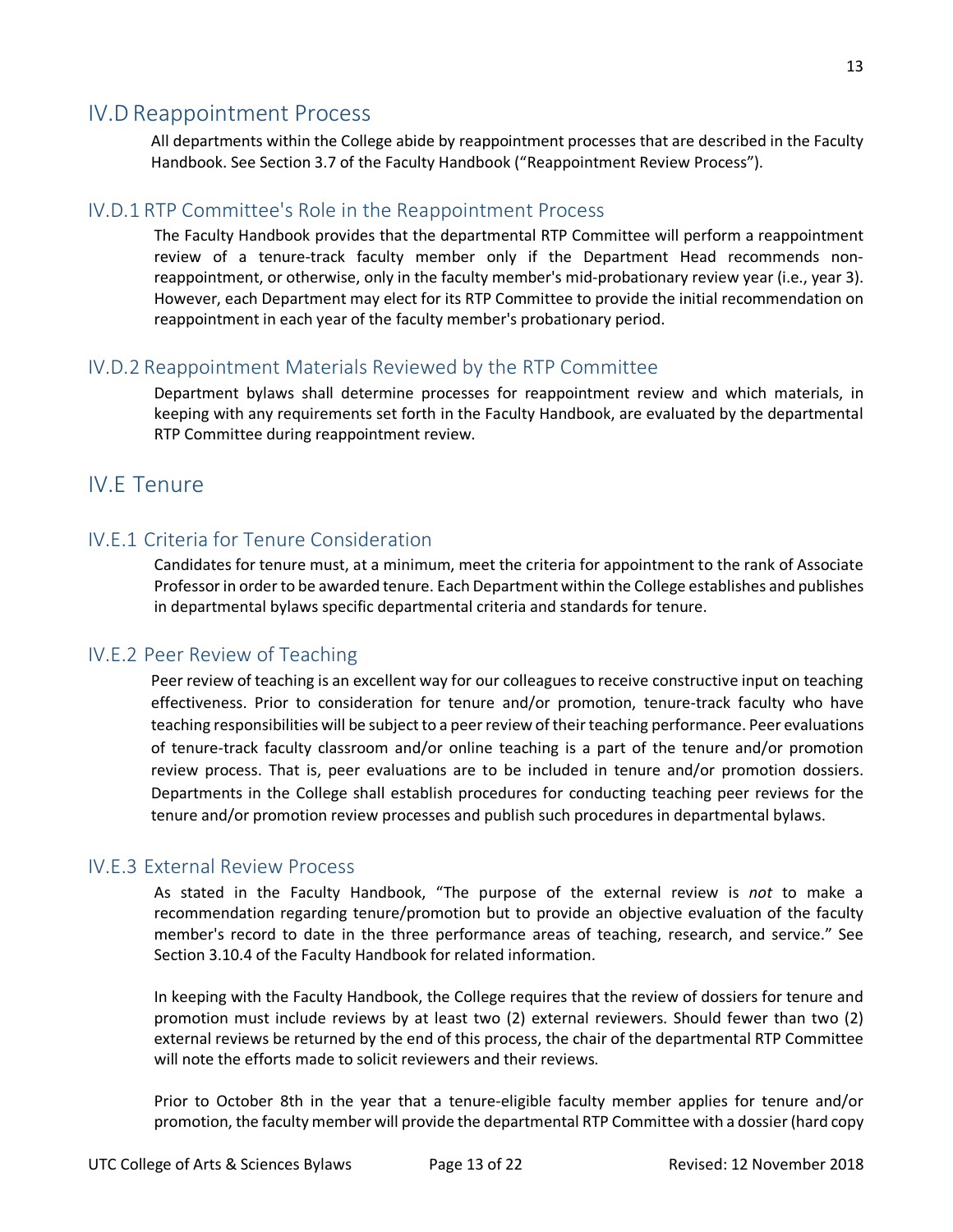or electronic) that documents evidence of effectiveness in the "three performance areas of teaching, research, and service."

The departmental RTP Committee and the candidate for tenure and/or promotion should collaborate to generate a list of appropriate reviewers. In doing so, the candidate will provide a list of potential external reviewers, no fewer than four (4), that the departmental RTP Committee will review. Each potential reviewer should be identified by name, title, institution, and be accompanied by a brief rationale for her or his selection. The departmental RTP Committee will choose at least two (2) reviewers from the faculty member's list. The Committee will then generate a list of potential external reviewers, no fewer than four (4), that the faculty member will review. Each potential reviewer should be identified by name, title, institution, and be accompanied by a brief rationale for her or hisselection. From the Committee's list, the candidate will choose no fewer than two (2) reviewers. No fewer than four (4) external reviewers remain at this point.

By November 1st, the chair of the departmental RTP Committee, in collaboration with the Department Head, will solicit via email a minimum of four (4) and a maximum of seven (7) external reviewers using a "neutral" template letter supplied by the College. (In the event that the Department Head is being evaluated for tenure and/or promotion, the cover letter will be sent by the chair of the departmental RTP Committee and the Dean of the College.) Should some of the selected reviewers decline, the Committee would go back to the two lists and continue the process until at least three (3) reviewers agree to submit an external review of the candidate's materials. Reviewers will then be provided with the candidate's dossier and they will be asked to supply two things by no later than January 15th: 1) a one-to-two page letter of evaluation, and 2) a copy of their curriculum vitae.

External reviewers should be selected based on the following guidelines.

- Reviewers should be tenured and at or above the rank that the candidate seeks.
- Reviewers should be at a peer institution, an aspirant peer institution, or an institution that is universally recognized as excellent.
- Reviewers should not have had a working relationship with the candidate (dissertation director, chairperson, co-author, etc.). That is, there should be no conflict of interest with the candidate.
- Reviewers should not be in contact with the candidate about the review process from the time that they accept the external review assignment. The candidate should also not attempt to contact the external reviewer.

Candidates must not contact external reviewers during the review process. In the event that the external reviewers should be contacted during the review process – for example, to clarify procedures or deadlines – only the chair of the departmental RTP Committee or the Department Head may contact the reviewers. In the event that the Department Head is being evaluated for tenure or promotion, the chair of the departmental RTP Committee or the Dean will communicate with the external reviewers.

External reviews will be delivered directly to the chair of the departmental RTP Committee.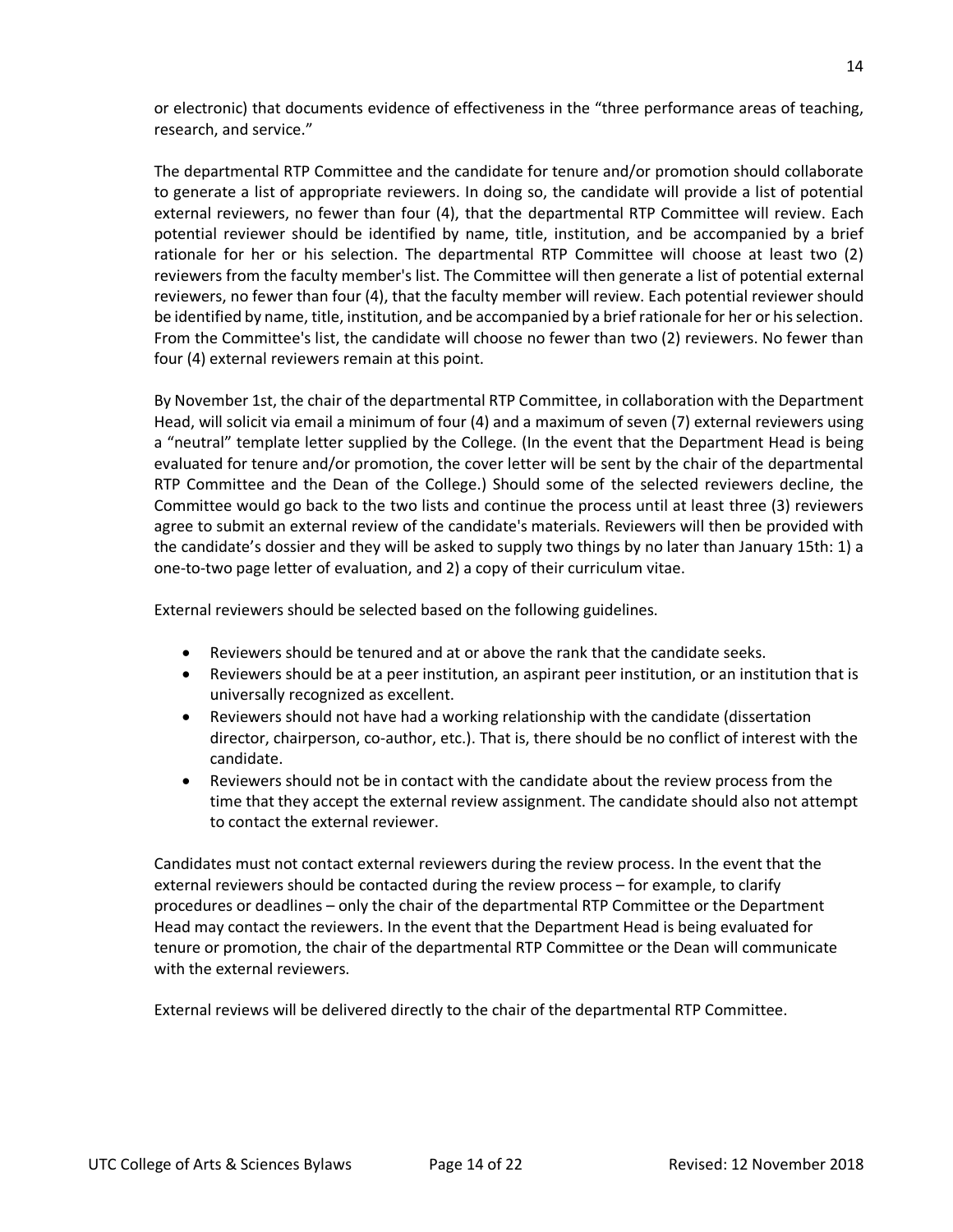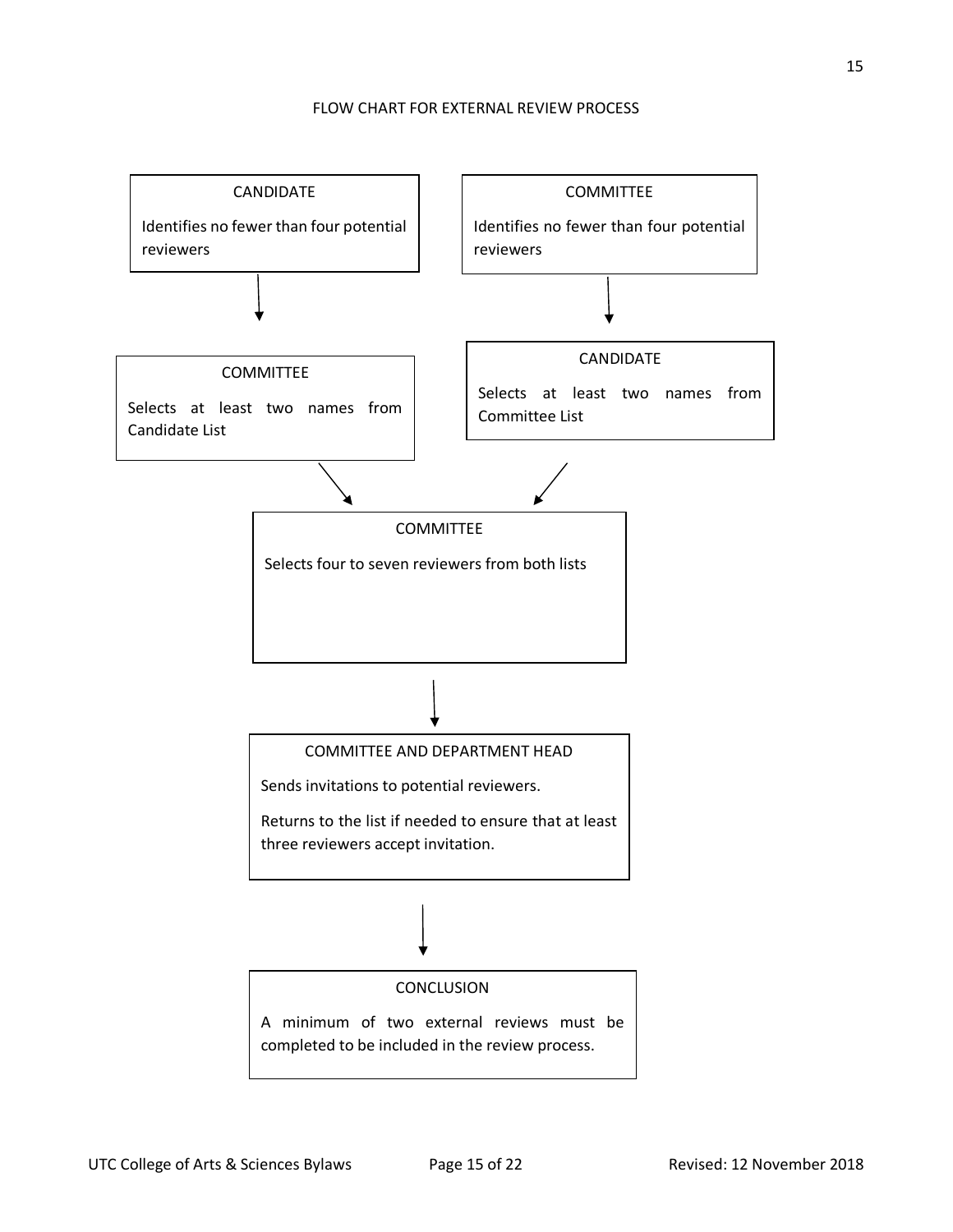### IV.E.4 Quorum for RTP Committee's Tenure and Promotion Recommendations

A majority of the eligible voting faculty must be present for departmental RTP Committee votes on a candidate's tenure and/or promotion. This majority of the eligible voting faculty (i.e., both associate and full professors voting on candidates who seek promotion to the rank of associate professor, and only full professors voting on candidates who seek promotion to the rank of full professor) is considered the minimum requirement. Departmental bylaws may contain further policies on a quorum that is required for the departmental RTP Committee to make recommendations regarding tenure and promotion.

16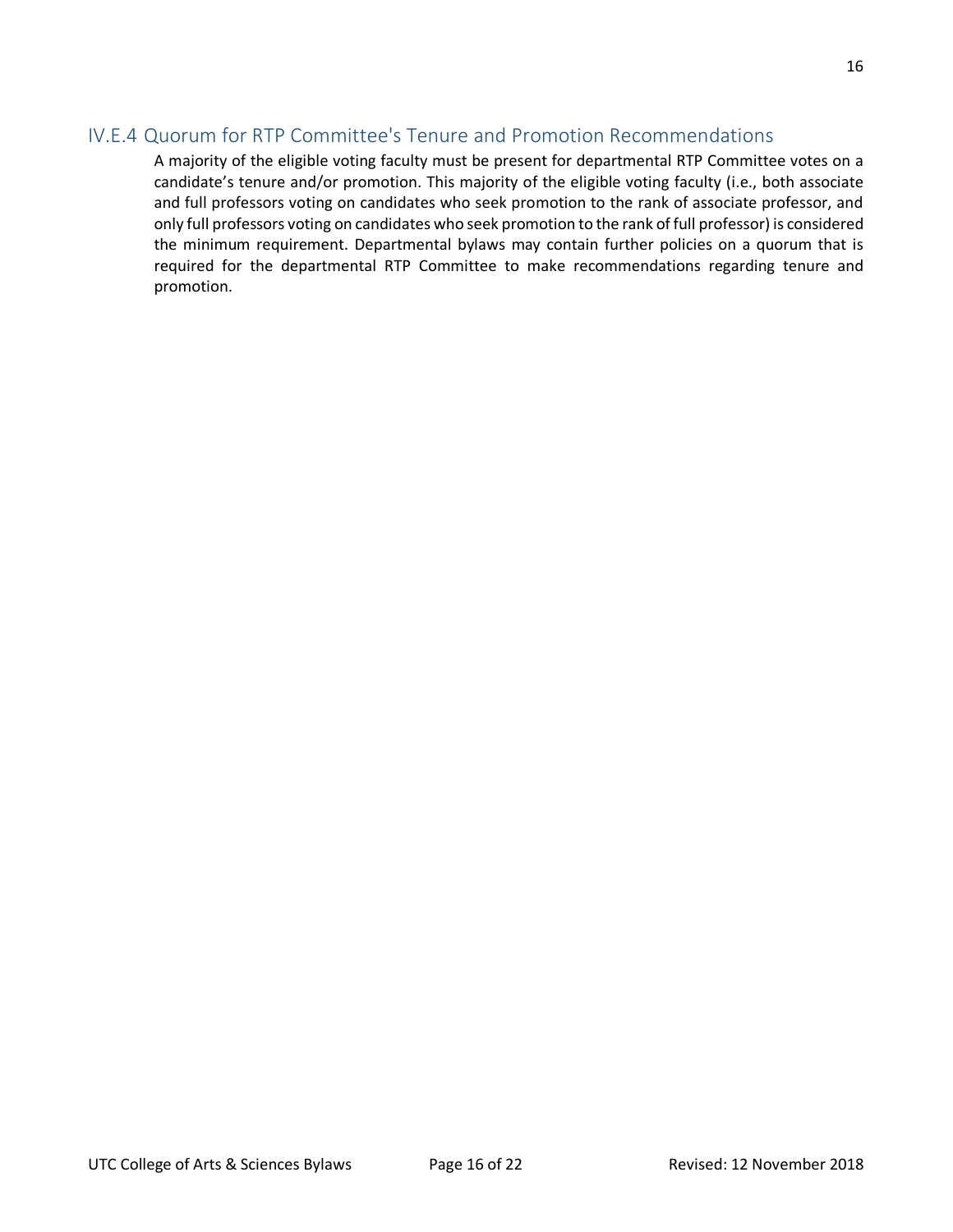# V Non-Tenure-Track Faculty

### V.A Selection of New Faculty for Non-Tenure-Track Appointments

The College follows standard University hiring procedures when searching for both full-time and parttime non-tenure-track faculty. Because lecturers are full-time faculty, the Dean will interview all candidates for lecturer positions in the College.

### V.B General Appointment Terms and Conditions

The appointment terms and conditions applicable to non-tenure-track faculty within the Department should be published in departmental bylaws. See Faculty Handbook, Section 4.2. For example, the level of participation allowed non-tenure-track faculty in departmental activities must be outlined in departmental bylaws.

### V.C Evaluations of Non-Tenure-Track Faculty

Each department is responsible for establishing procedures in its bylaws the regular evaluation of nontenure track faculty members within the department. See Faculty Handbook, Section 4.4.

# V.D Non-Tenure-Track Faculty Rank Appointments/Promotions

The College may hire non-tenure-track teaching faculty members for specific teaching assignments. Ordinarily, our non-tenure track colleagues are not expected to engage in research, scholarly productivity, or creative activity. Some of non-tenure-track faculty are, however, expected to participate in service as a condition of employment.

The University and the College use the following ranks or titles for Teaching appointments:

**Lecturer**: This rank is for those who hold the appropriate degree for their discipline (or its professional equivalent) and who are appointed for full or part-time teaching. All Teaching appointments at this rank will be made for a definite term of one year or less.

**Associate Lecturer**: Faculty members who have held Teaching appointments at the rank of Lecturer for a minimum of four (4) years may be considered for promotion to the rank of Associate Lecturer. Teaching appointments at this rank will be made for a definite term of up to three years.

**Senior Lecturer**: Faculty members who have held Teaching appointments at the rank of Associate Lecturer for a minimum of eight (8) years may be considered for promotion to the rank of Senior Lecturer. Teaching appointments at this rank will be made for a definite term of up to five years.

**Distinguished Lecturer**: This rank is for those Senior Lecturers who hold a degree appropriate to their discipline (or its professional equivalent) and who have demonstrated excellence in teaching. Tenured faculty members within the academic department will evaluate and make recommendations for appointments to the rank of Distinguished Lecturer, in accordance with departmental and college bylaws.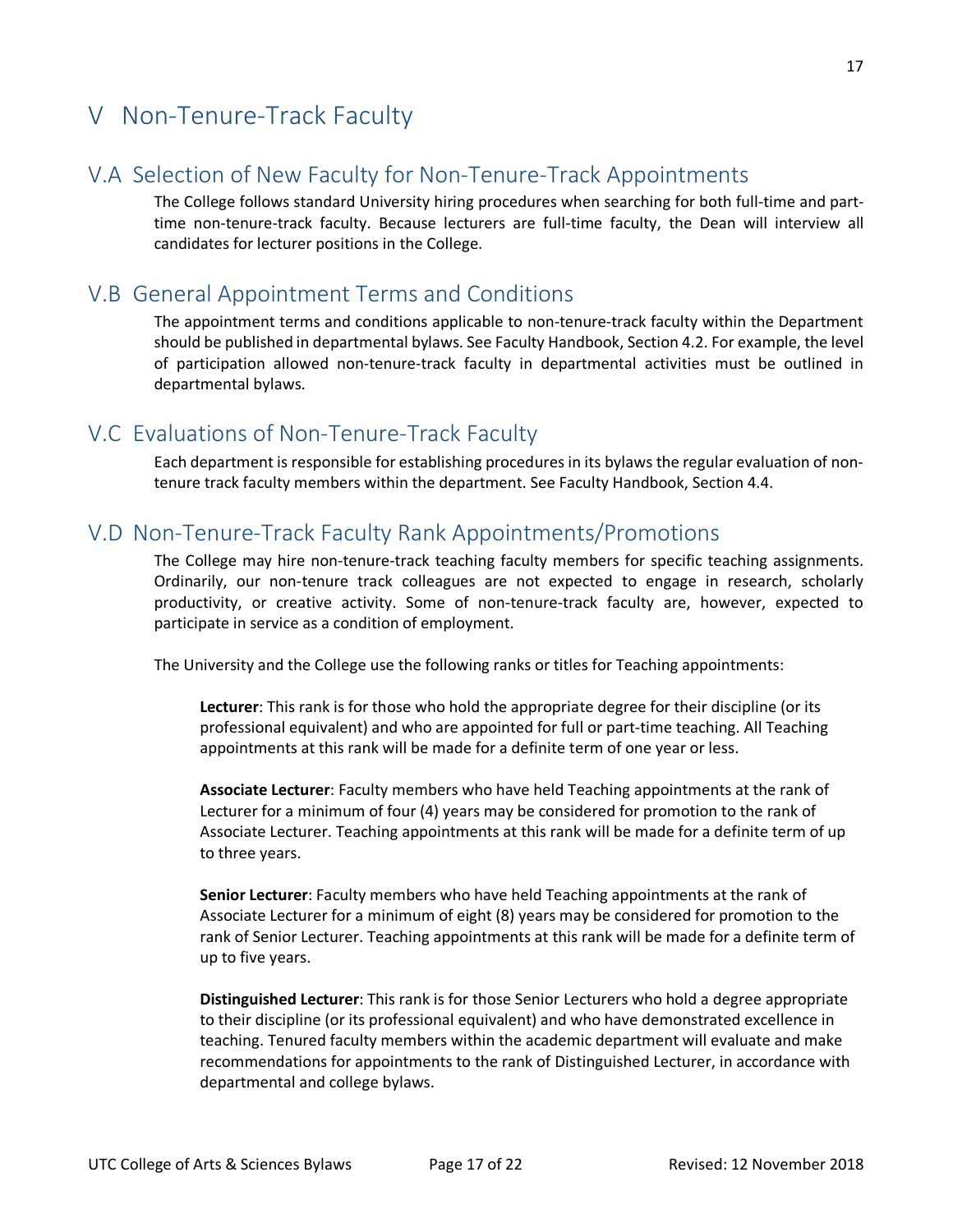Appointments are renewable subject to availability of funds, satisfactory performance, and staffing needs. Each Department shall establish the criteria and process for evaluating applications for promotion of departmental faculty members holding Teaching appointments, subject to the approval of the Dean and Provost. The departmental criteria and process for evaluating promotion decisions shall be published in departmental bylaws, and they must be consistent with the Faculty Handbook as well as expectations for excellence in teaching within the College. (See Section 4.7. of the Faculty Handbook for additional information.)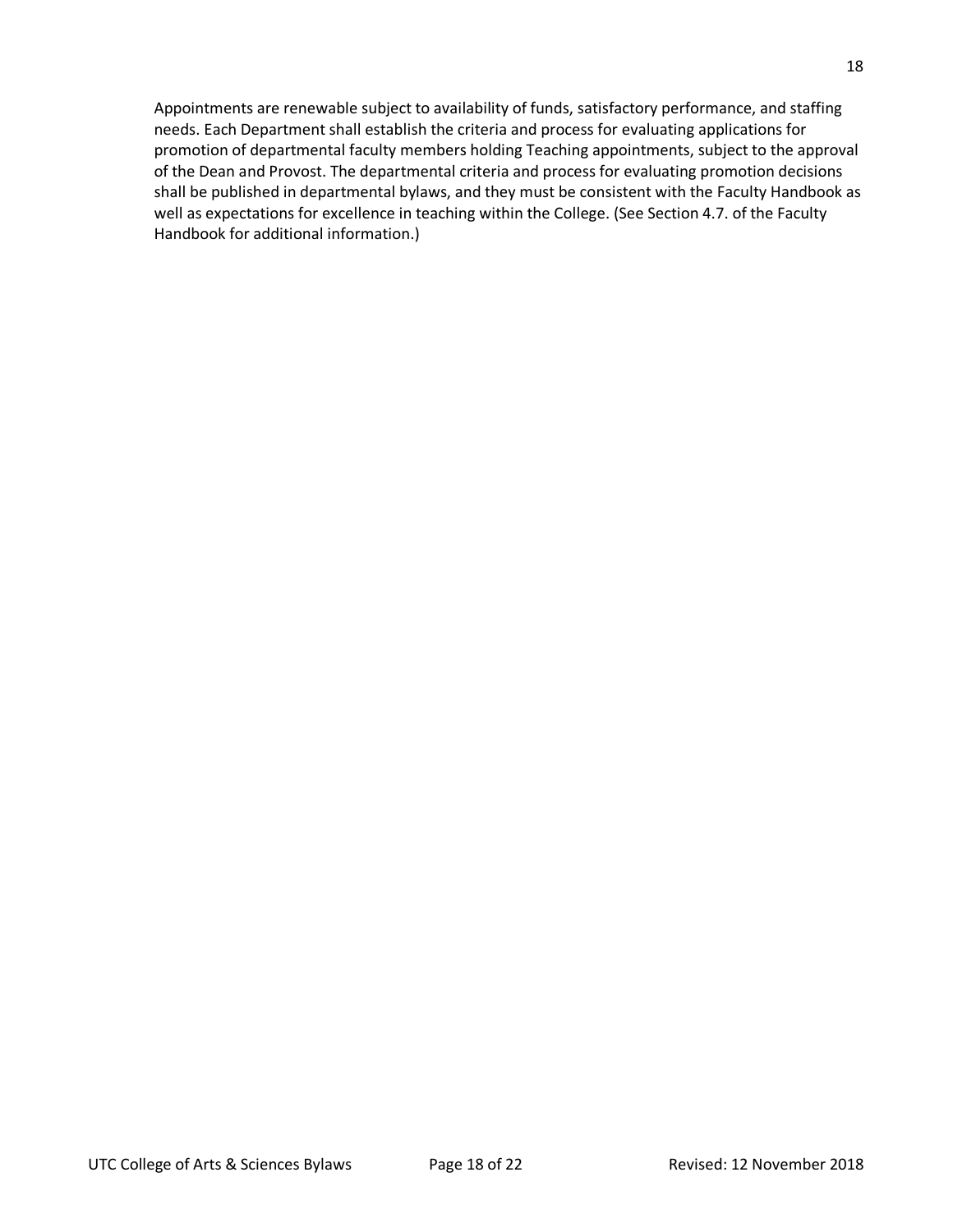# VI Documenting Success in Teaching and Advisement (for all faculty)

Documentation of effective teaching should attest to the quality of a faculty member's instruction. Such documentation may take many forms, including but not limited to the following.

- Student evaluations. Candidates may provide student evaluations of their teaching. Candidates may likewise ask their Department Head to review student evaluations over a period of years and write a summary of evident trends. Additionally, if the evaluations point to problems which have been resolved, i.e., improvements in teaching, the Department Head may wish to explain.
- Representative syllabi and/or assessments of course planning and structure with regard to courses taught. Candidates may include representative syllabi of courses taught for the first time and/or syllabi of courses taught for the first time by a new pedagogical method or a new delivery system (viz. online). Candidates may wish to annotate such syllabi in order to make clear those elements which they believe document a commitment to effective teaching.
- Peer or Department Head observations of classroom teaching. Candidates should invite their Department Head, a faculty mentor, and/or department colleagues to observe their classroom teaching. It is reasonable to expect the observer to provide a written evaluation of observed strengths and weaknesses, along with justification of the evaluation. Because all Departments in the College have departmental bylaws, candidates should follow departmental bylaws for teaching observations.
- Performance of students with regard to any appropriate outcomes measures (departmental examinations, external tests, etc.). Candidates may ask their Department Head to provide comparative student outcome results, if available. Otherwise, candidates are invited to discuss with their Department Head any means by which they may be better able to document student outcomes in their courses.
- Awards for teaching excellence. Candidates may wish to document nominations for and/or receipt of prestigious teaching awards. Effective documentation of such honors often depends on frank assessment by the Department Head of their relative significance.
- Participation in professional development activities related to teaching. Such activities may include both those candidates have attended individually and those candidates have attended with colleagues, e.g., the Instructional Excellence Retreat.
- Participation in on-campus, regional, or national curriculum development activities.
- Teaching philosophy or a statement on successful and effective teaching.
- Development and promulgation of innovative teaching materials and/or innovative teaching methods. Candidates may elect to include in the dossier examples of innovative teaching materials or narrative accounts of innovative teaching methods. It is good practice to discuss such content with colleagues and/or with the Department Head. It is likewise good practice to provide context for and explanation of those materials and methods. Candidates may ask their Department Head and/or colleagues to review this content in order to determine the appropriateness or necessity of such materials.
- Committee service directly related to the improvement of teaching.
- Receipt of instructional or curricular grants from external agencies (with information for each citation regarding title of project and nature of the accomplishments). Determining whether individual grants are better reported under teaching or research is not always easy. Candidates must not, however, double report this grant information. A brief note in one section indicating where fuller documentation of an activity may be found offers a means of avoiding this problem.
- Research and refereed publication in pedagogy or the scholarship of teaching and learning. The comment above on where to report is relevant here also.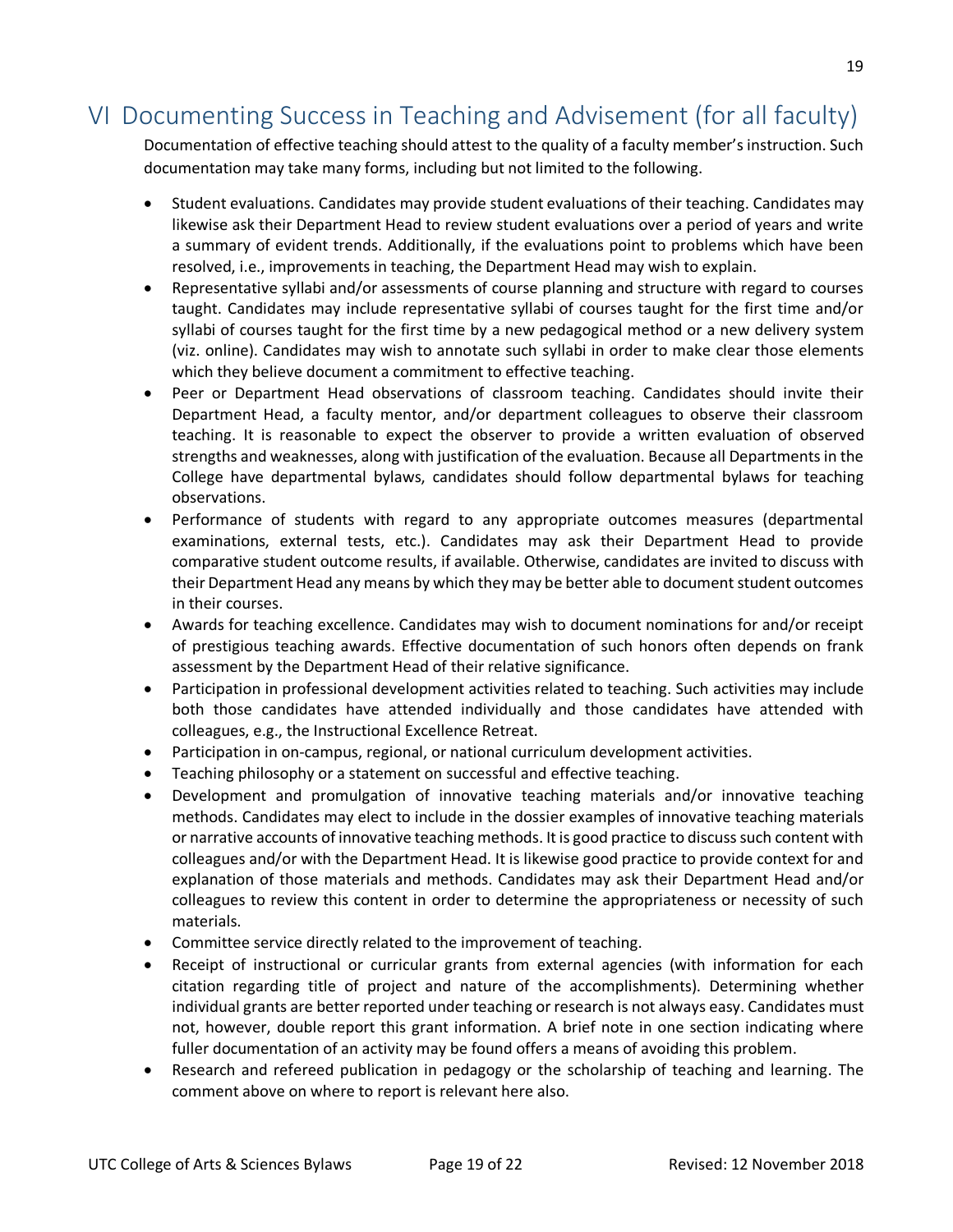# VII Documenting Success in Research, Scholarship, and/or Creative Achievement (for all faculty)

Documentation of such success should attest to the quality of the candidate's scholarship, research, or creative achievement. Such documentation may take many forms, but it should always be clear what type of publication is included in the CV, i.e., monograph, edited collection, review essay, peer reviewed article, individually-authored article, creative work, screen play, etc. Such documentation may include the following.

- Books and monographs published (with bibliographic information for each citation). Including works not published in an attempt to make the dossier appear stronger in fact weakens the dossier. Candidates may describe unpublished works as "in progress" and seek independent evaluation of such work. If candidates are not providing copies of the publications themselves, complete and accurate citation information must be in the CV, including number of pages. Custom-published works merit inclusion, but care should be taken to distinguish such books from those which go through the traditional vetting, i.e., peer review, process.
- Articles published in refereed scholarly journals (with bibliographic information for each citation). Published statements of editorial policies provide effective documentation regarding the refereed status of a publication. Candidates may also include information about the acceptance rate of journals in which their articles appear.
- Reviews of books and monographs in the candidate's field.
- Other articles. Articles published through less formal processes (e.g., in academic newsletters, community bulletins, etc.) may offer valuable documentation of research, scholarship, and/or creative achievement. However, distinguishing clearly between refereed and non-refereed publications can enhance the credibility of the dossier. In general, candidates must take care not to mix genres of publications (e.g., including a poem or a column from a local newspaper among articles).
- Commissioned Research. Candidates may have conducted research in the discipline as part of a commissioned project and published the results. Be sure that any such efforts that result from paid consulting are so identified. Distinguishing clearly between research and scholarly or creative efforts for which a candidate is paid and those conducted independently will enhance the credibility of the dossier.
- Scholarly notes, reviews of scholarly books, etc. (with bibliographic information for each citation).
- Scholarly presentations (with information for each citation regarding the title of the presentation, the name of the organization sponsoring the meeting, the site of the meeting, and the date of the meeting). Correspondence with meeting organizers and program materials often will emphasize the competitive nature of the program for which a candidate is selected. Less formal presentations may offer valuable documentation of research or may be included more appropriately under the categories of teaching or service. Distinguishing clearly between refereed and non-refereed presentations can enhance the credibility of the dossier.
- Receipt of basic or applied research grants from external agencies (with information for each citation regarding the title of the project, the agency from which the grant was obtained, and the term of the grant).
- Submission of a substantive research report or creative project to an external sponsor or entity.
- Authorship of grant proposals. Candidates may be the Principal Investigator and likely the lead author on individual and/or group grants. Even when the grant has an instructional or service orientation, the basic work of authoring a grant proposal, particularly where it requires significant investigation, can itself be considered a contribution to research or creative activity.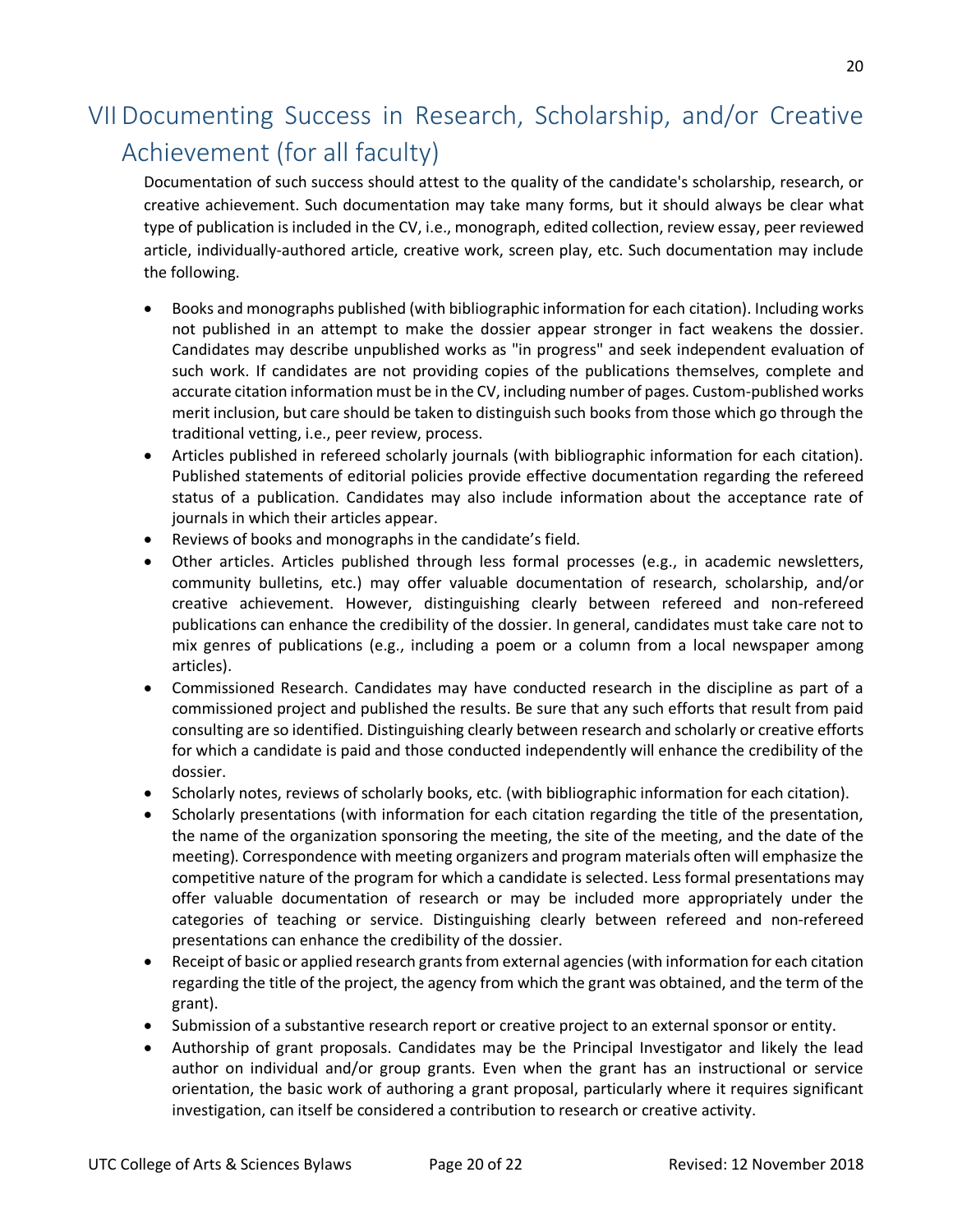- Citations of research, scholarship, or creative activity in other works published. Even a modest reference may suggest the influence of a candidate's work on the candidate's field.
- UTC awards, grants, and fellowships for research, scholarship, and creative activity.
- External awards, grants, and fellowships for research, scholarship, and creative activity. Do not neglect to mention modest grants from local foundations, state agencies, and organizations, so long as the received support indicates recognition of your professional expertise.
- Recitals, art exhibitions, creative and/or dramatic performances (with information for each citation regarding publication, sites, dates, and whether the activity was invited or juried, local, regional, national or international). Candidates may explore means of obtaining reactions that go beyond local notoriety.
- Critical reviews of the candidate's recitals, art exhibitions, creative works, etc. Candidates may ask their Department Head to invite critics to observe their work.
- Electronic publication. Scholarly work is scholarly work, regardless of the medium in which it is published. As is the case with print publications, candidates must be careful to contextualize and identify their published works as peer-reviewed/refereed or not. That is, the same care must be given to citation and documentation for electronic publications that we have come to expect for print publications.

# VIII Documenting Success in Service (for all faculty)

Supporting documentation of success in service should attest to the quality of the service performed by the candidate consistent with a) her or his professional expertise and b) her or hisrole in the department, the College, and/or the University communities. Such documentation may include the following.

- Receipt of public service grants from external agencies (with information for each citation regarding title of project, the granting agency, and the term of the grant).
- Successful completion of external public service assignments (with information for each citation regarding title of project and the nature of the accomplishments).
- External assessments of candidate's public service activity.
- UTC awards and grants for public service activity.
- Citations of public service in works of research or scholarship.
- External awards, grants, and fellowships for service activity.
- Service in campus governance (with information for each citation regarding offices held and assignments completed).
- Assessments of institutional service. Candidates may request of committee chairs and colleagues written evaluations of the candidate's contributions to a committee in instances where such contributions exceed the norm.
- Public service that aligns with a candidate's professional expertise. Although candidates should not cite activities which have no relation to their academic assignment, candidates should not neglect activities which reflect their expertise.